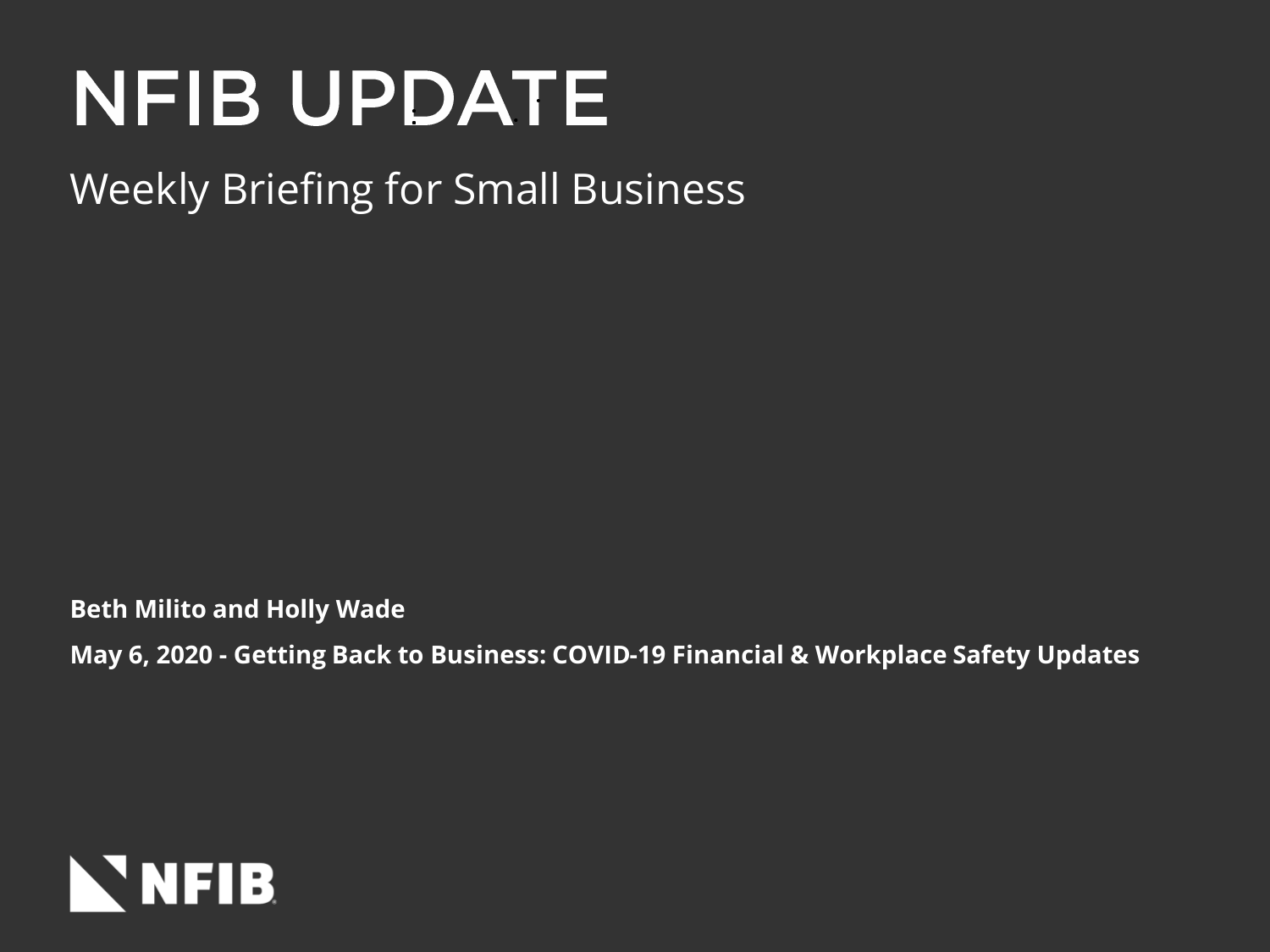#### **DISCLAIMER**

The materials and information provided in this webinar and on NFIB's website are for informational purposes only and not for the purpose of providing legal or tax advice. You should contact your attorney and/or tax professional to obtain advice with respect to any particular issue or problem.

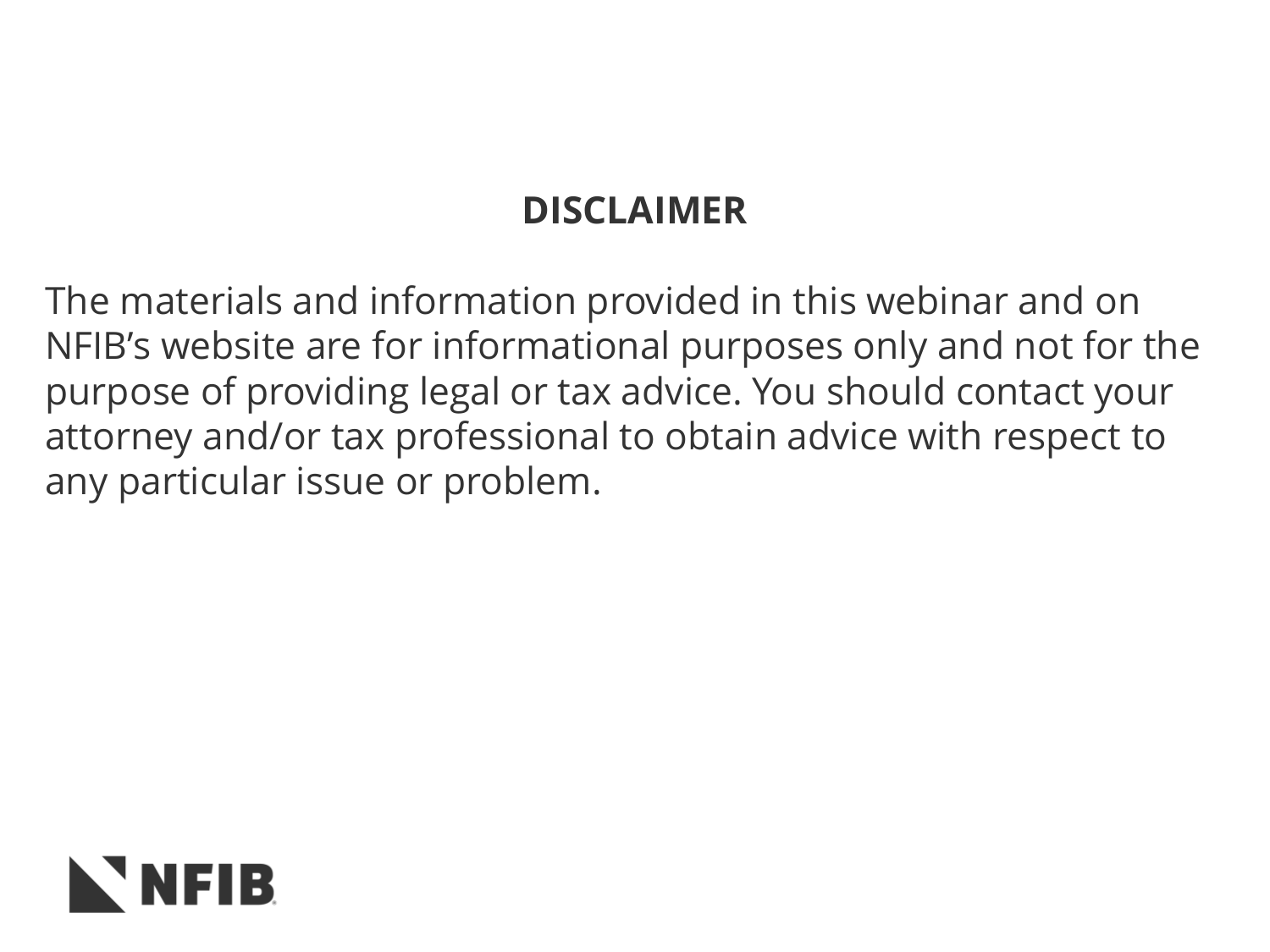#### Loan Programs: Updates and Tips

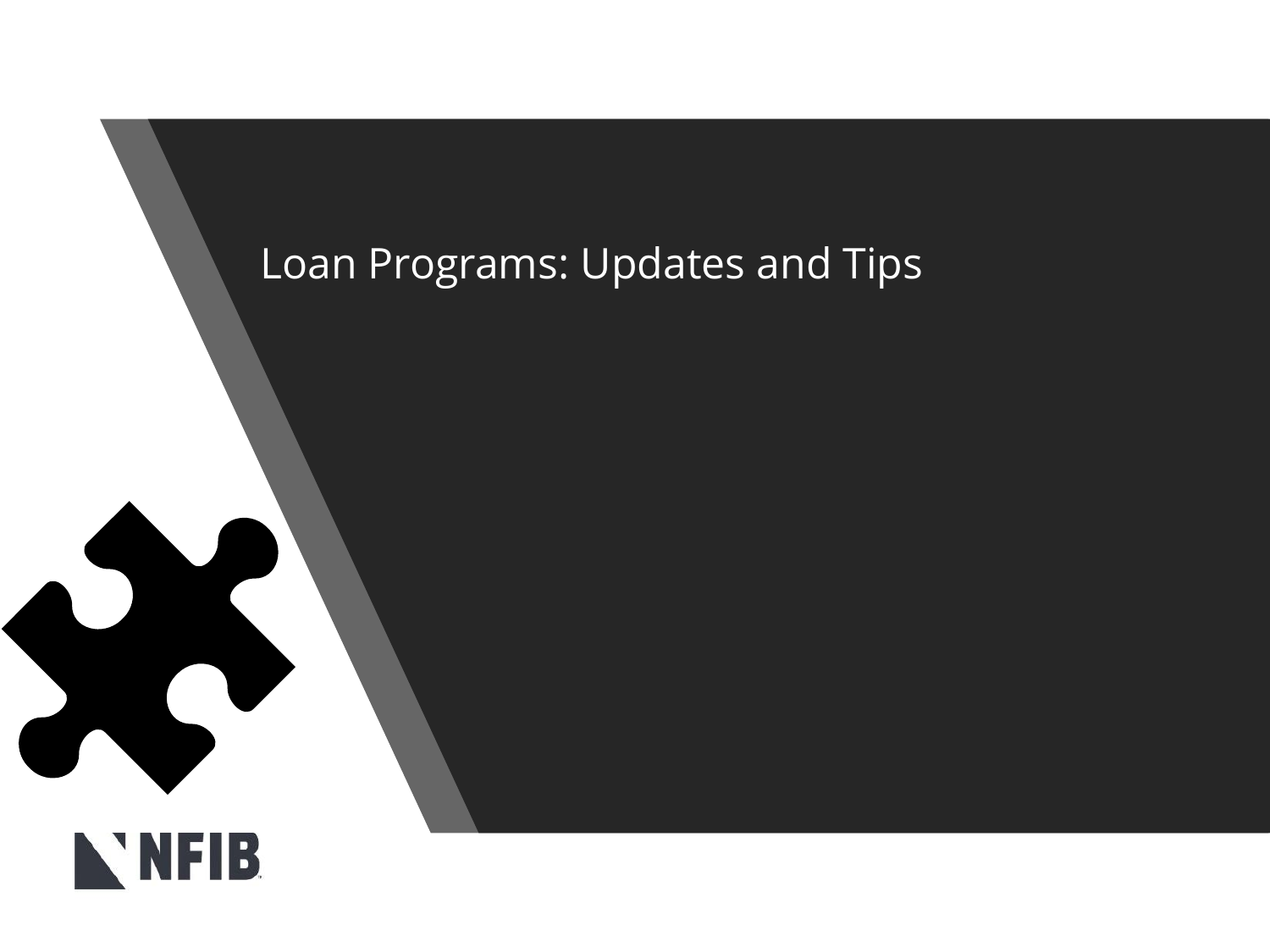### **Paycheck Protection Program (PPP) Weekend Update**

As of Friday, May 1<sup>st</sup>, the SBA has processed 2.2 million loans for a total of \$176 billion of \$310 billion of new funding.

Average loan amount for round 2 of PPP loans is just over \$76,000.

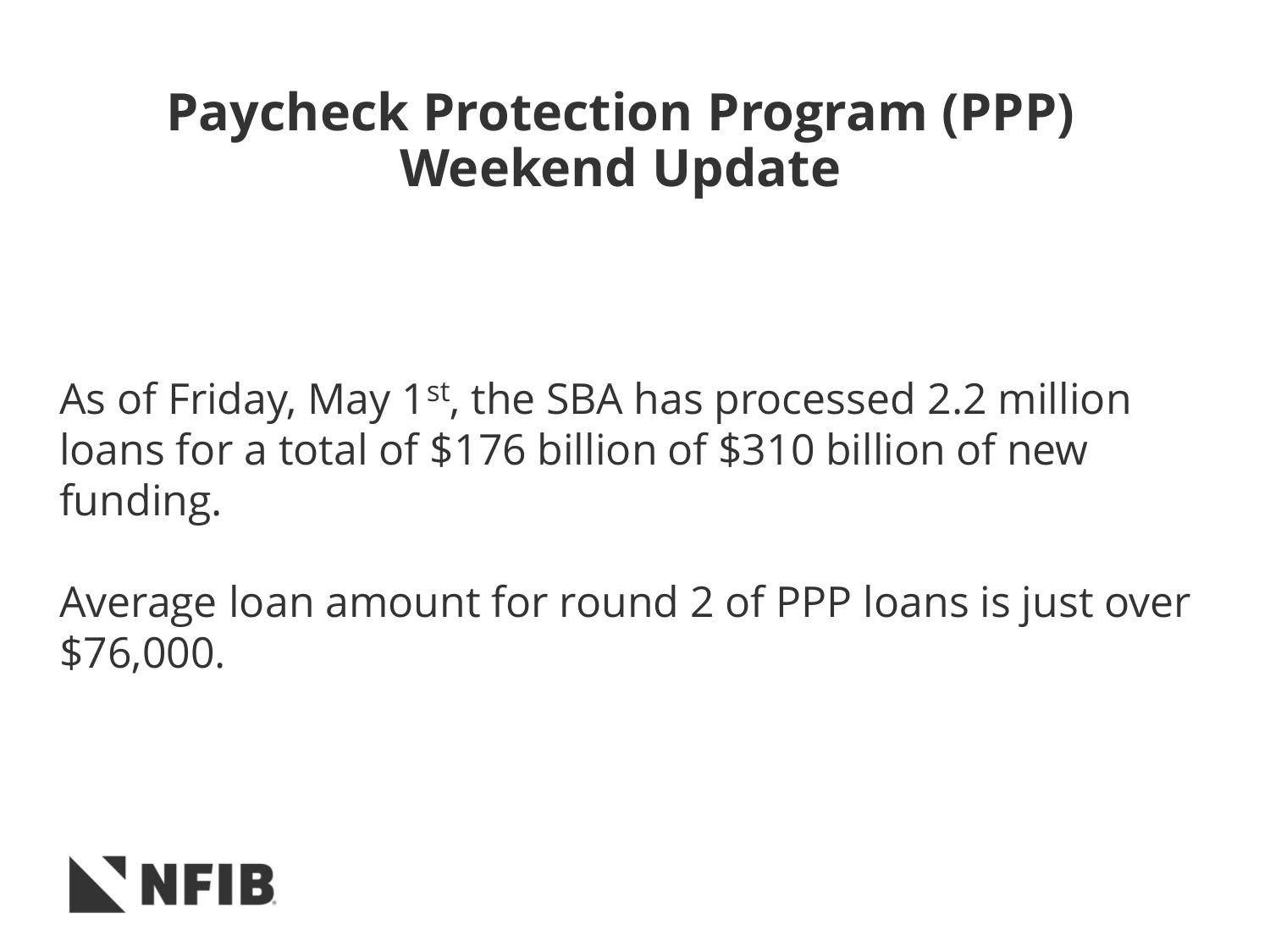### **PPP Loan Forgiveness: Re-Hire Exemption**

Question: Will a borrower's PPP loan forgiveness amount be reduced if the borrower laid off an employee, offered to rehire the same employee, but the employee declined the offer?

Answer: No. The interim final rule will specify that, to qualify for this exception, the borrower must have made a good faith, written offer of rehire, and the employee's rejection of that offer must be documented by the borrower. Employees and employers should be aware that employees who reject offers of re-employment may forfeit eligibility for continued unemployment compensation.

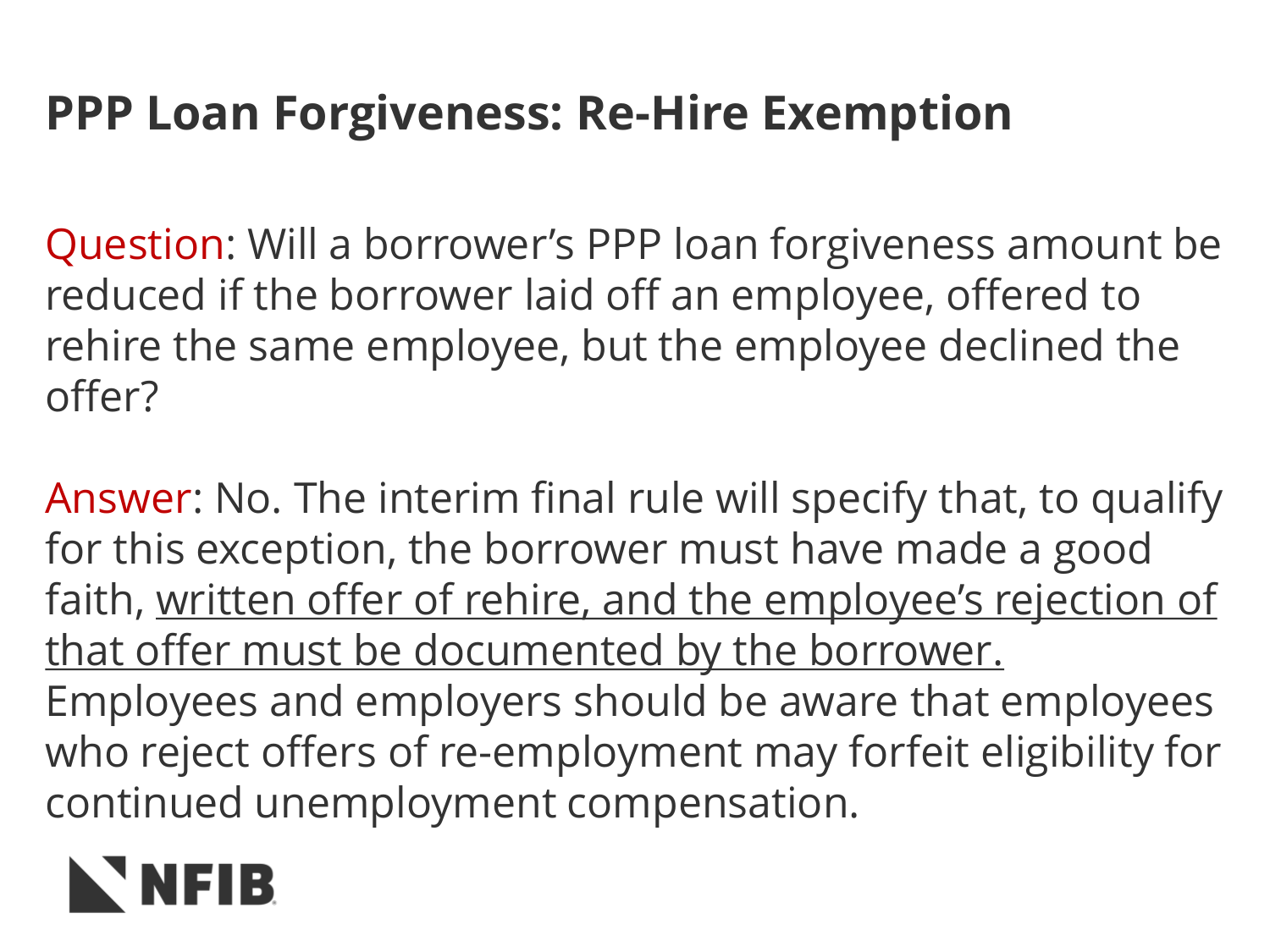#### **New Deduction Rule for Forgiven Expenses**

IRS Notice 2020-32

Specifically, this notice clarifies that no deduction is allowed under the Internal Revenue Code (Code) for an expense that is otherwise deductible if the payment of the expense or results in forgiveness of a covered loan pursuant to section 1106(b) of the Coronavirus Aid, Relief, and Economic Security Act (CARES Act), Public Law 116-136, 134 Stat. 281, 286-93 (March 27, 2020) and the income associated with the forgiveness is excluded from gross income for purposes of the Code pursuant to section 1106(i) of the CARES Act.

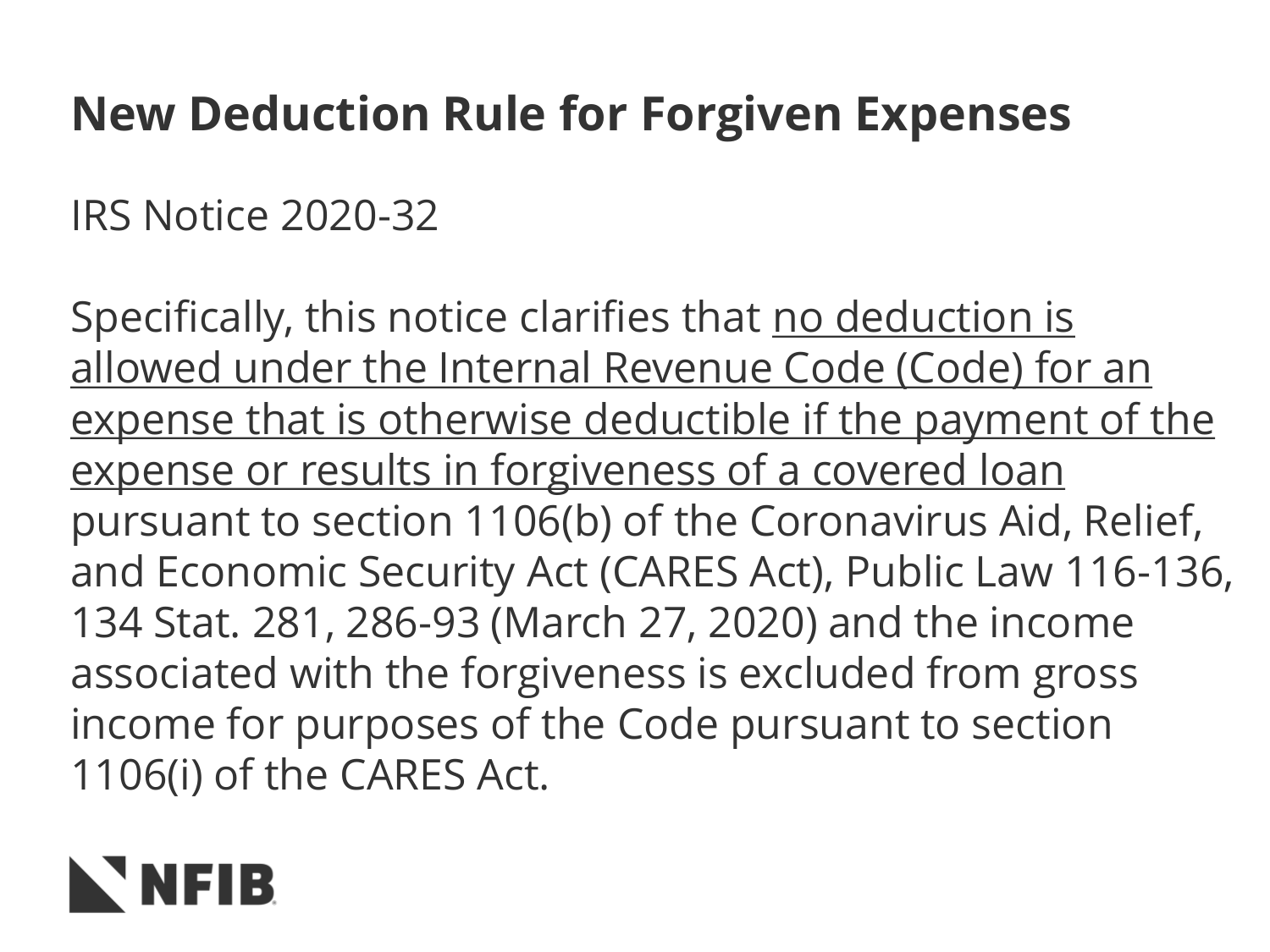# **Deferment of Social Security Tax**

Can an employer that has applied for and received a PPP loan that is not yet forgiven defer deposit and payment of the employer's share of Social Security tax without incurring failure to deposit and failure to pay penalties?

**Yes.** Employers who have received a PPP loan may defer deposit and payment of the employer's share of Social Security tax that otherwise would be required to be made beginning on March 27, 2020, through the date the lender issues a decision to forgive the loan in accordance with paragraph (g) of section 1106 of the CARES Act, without incurring failure to deposit and failure to pay penalties. Once an employer receives a decision from its lender that its PPP loan is forgiven, the employer is no longer eligible to defer deposit and payment of the employer's share of Social Security tax due after that date. However, the amount of the deposit and payment of the employer's share of Social Security tax that was deferred through the date that the PPP loan is forgiven continues to be deferred and will be due on the "applicable dates," as described in FAQs 7 and 8.

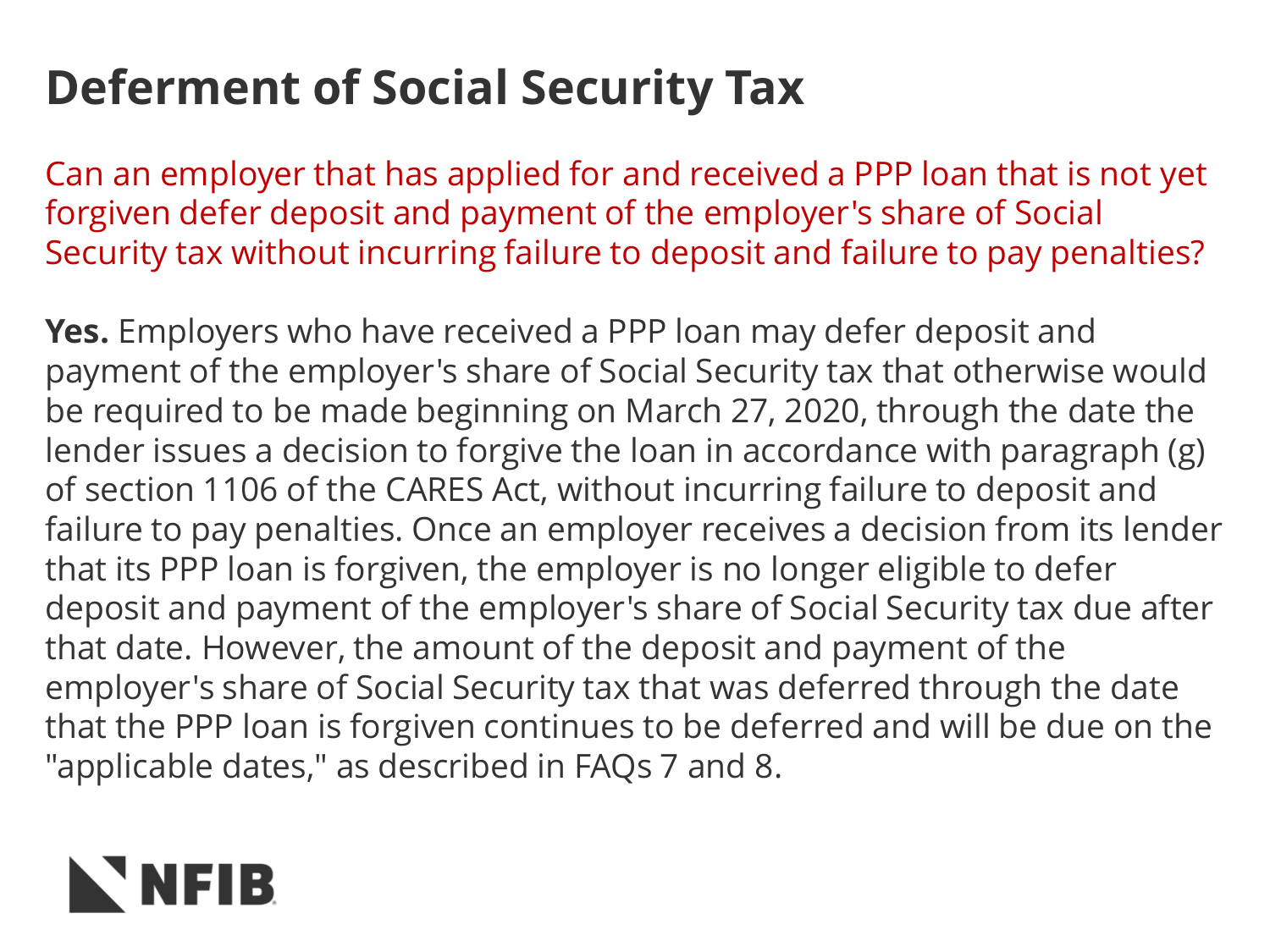#### **To help you meet this requirement, consider implementing the following best practices:**

- $\triangleright$  Set up a separate bank account for PPP funds, or deposit funds into your business savings account and transfer the money to checking and payroll accounts when needed.
- ➢ If you feel that 75% of the loan won't be used for payroll, consider modifying your payroll periods (from semimonthly to weekly, for example) or paying out bonuses toward the end of the eight-week period.
- ➢ Gather and analyze mortgage documents, leases, and utility bills to make sure obligations were in place prior to 2/15/20.
- ➢ Track expenses in the general ledger. The general ledger tracking will be a good summary, but you will still need to include the details.
- $\triangleright$  If expenses are paid with a business credit card, make sure that portion of the credit card bill is paid with PPP funds before the end of the eightweek period.

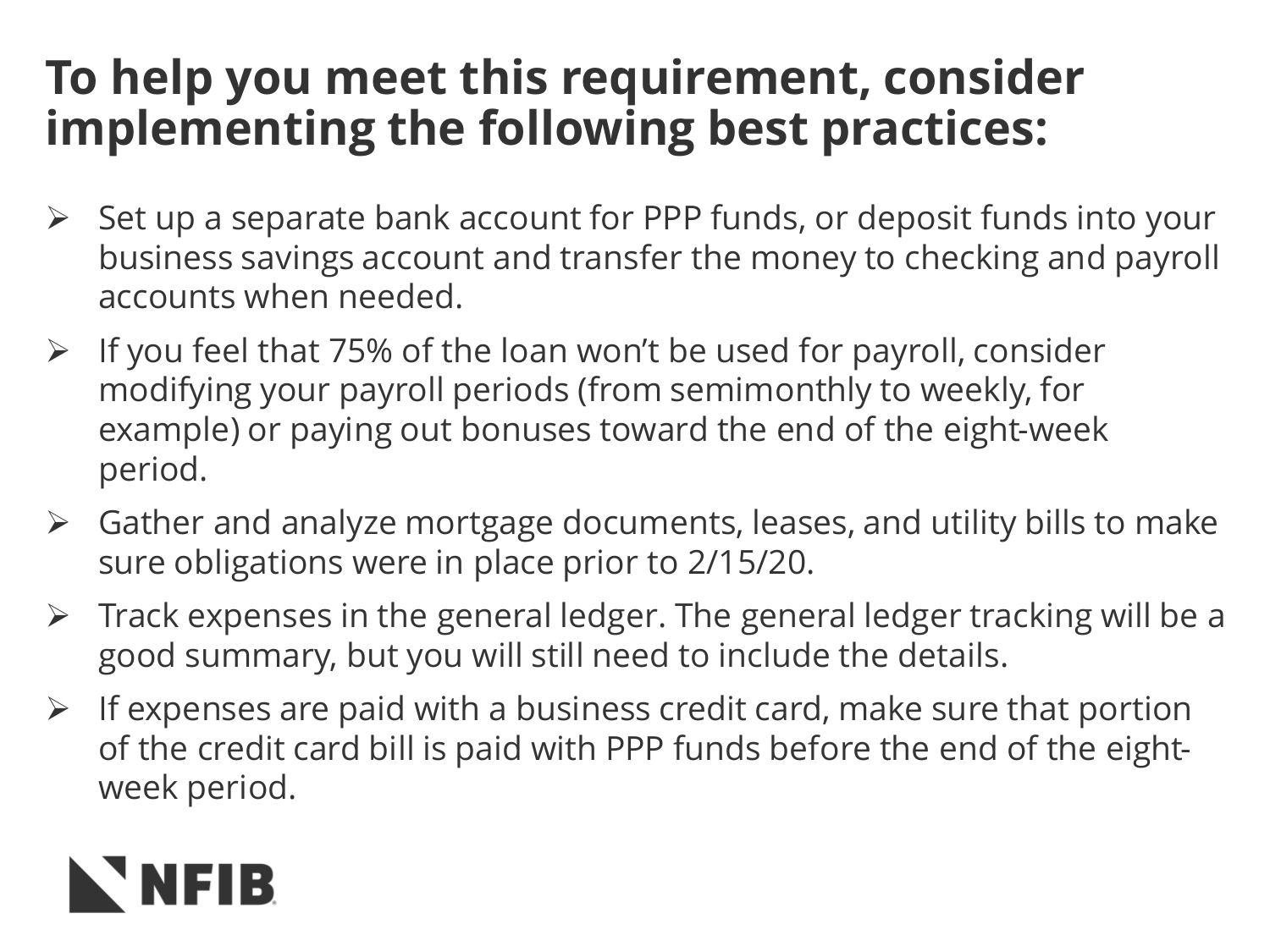#### **To help you meet this requirement, consider implementing the following best practices:**

**Use a simple Excel spreadsheet to track your qualifying expenses.** This will allow you to see your progress in realtime and project where you will be after 60 days. To substantiate the amounts listed in the spreadsheet, gather and organize your backup documentation. Although not foolproof, the [attached excel sheet](http://r20.rs6.net/tn.jsp?f=001IcPXupZMRw7ymmVt_oTFSuGuS9JQhOHBsjQNGrUv7qgtj3F9pJRPAlm90XUM_GKhULGBbiSve-sC_H0951J2UE6P-YK0DX_BCy59r0XvdOvZBcChlq7vLk_RrpWhOhTMCji4D5GXM7X8W3_ZHyLtInWxh8yXrS7tUaL2EKQbrjmTUcc5bNcStqp7PyTFlbFGVA-_1lf429mfmg_efQ4JIldIFWlsYq1jMTukWXmeBkE=&c=L3oW_xYh4FKqnQ1ENgCmpWqnsiiN7vLUL9BbtZWpoer1wShDRUmHBA==&ch=_svMNPjJrRl2YsDt0TT4Per-flhnFhZhOl5ZhVVBG08Z-bFERgz5Mg==) might help.

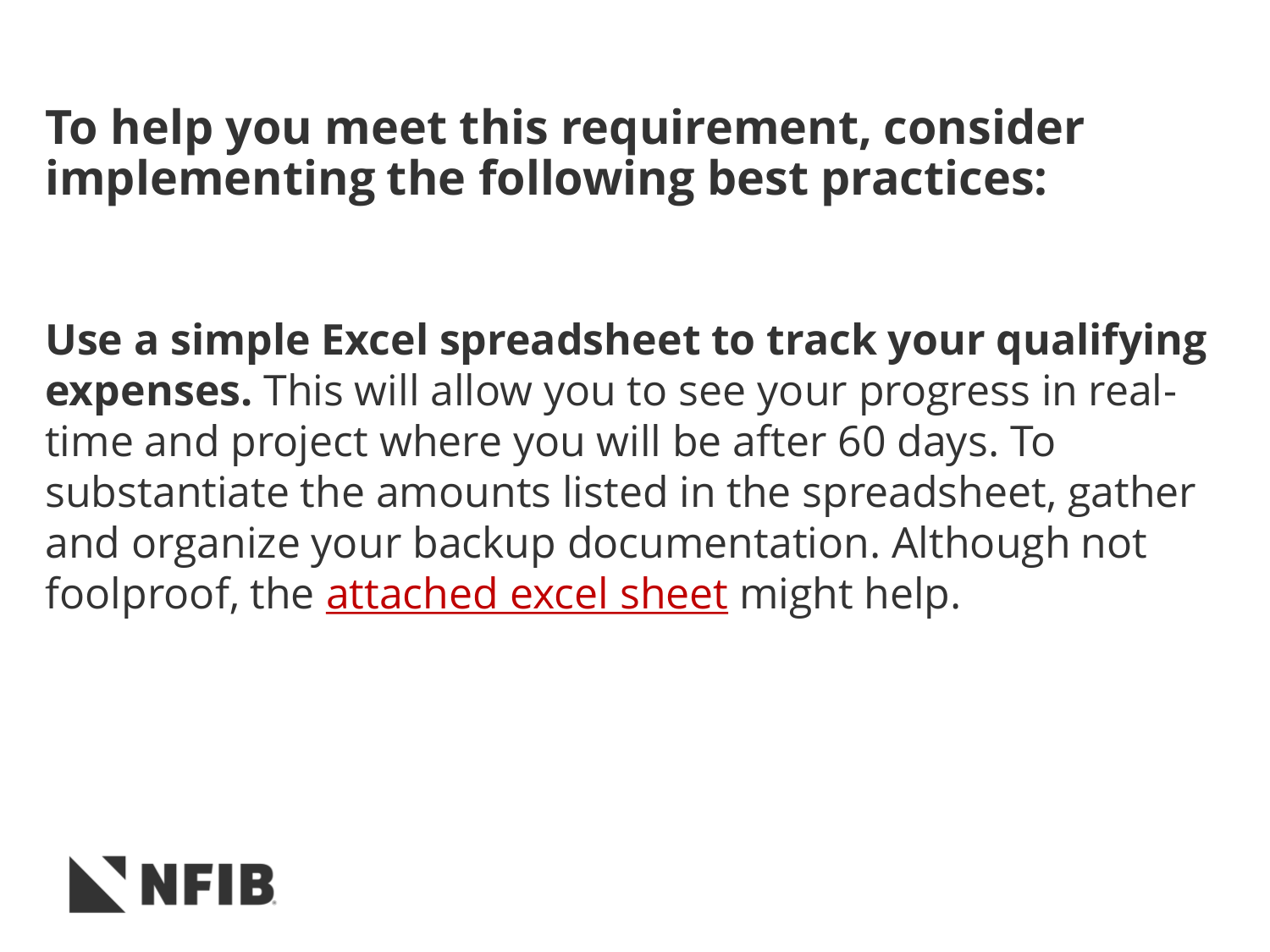### **PPP payroll calculators for loan application: American Institute of CPAs (AICPA)**

The PPP provides three scenarios for calculating maximum loan amounts depending on how long the business has been in operation and whether it's seasonal. You can add all three to your COVID-19 resource library. They're designed so that your client can complete them following the steps outlined in the calculator. When you click the link, please look for an Excel file calculator to download rather than opening in a new window.

**PPP Loan Calculator – [Non-seasonal & In business 2/15/19](https://www.aicpa.org/content/dam/aicpa/interestareas/privatecompaniespracticesection/qualityservicesdelivery/ussba/downloadabledocuments/ppp-loan-calculator-non-seasonal-operational-in-2019.xlsx) – 6/30/19 (Excel)** This calculator will apply for most businesses that operated in 2019.

**PPP Loan Calculator – [Nonseasonal & NOT in business 2/15/19](https://www.aicpa.org/content/dam/aicpa/interestareas/privatecompaniespracticesection/qualityservicesdelivery/ussba/downloadabledocuments/ppp-loan-calculator-non-seasonal-non-operational-in-2019.xlsx) – 6/30/19 (Excel)** This calculator will apply for new businesses.

**PPP Loan Calculator – [Seasonal business \(Excel\)](https://www.aicpa.org/content/dam/aicpa/interestareas/privatecompaniespracticesection/qualityservicesdelivery/ussba/downloadabledocuments/ppp-loan-calculator-seasonal-employers.xlsx)** This calculator will apply for clients that don't operate year-round.

**PPP Loan Calculator – [Self-Employed \(Excel\)](https://www.aicpa.org/content/dam/aicpa/interestareas/privatecompaniespracticesection/qualityservicesdelivery/ussba/downloadabledocuments/ppp-loan-calculator-self-employed.xlsx)** This calculator will apply for self-employed individuals.

# NEIB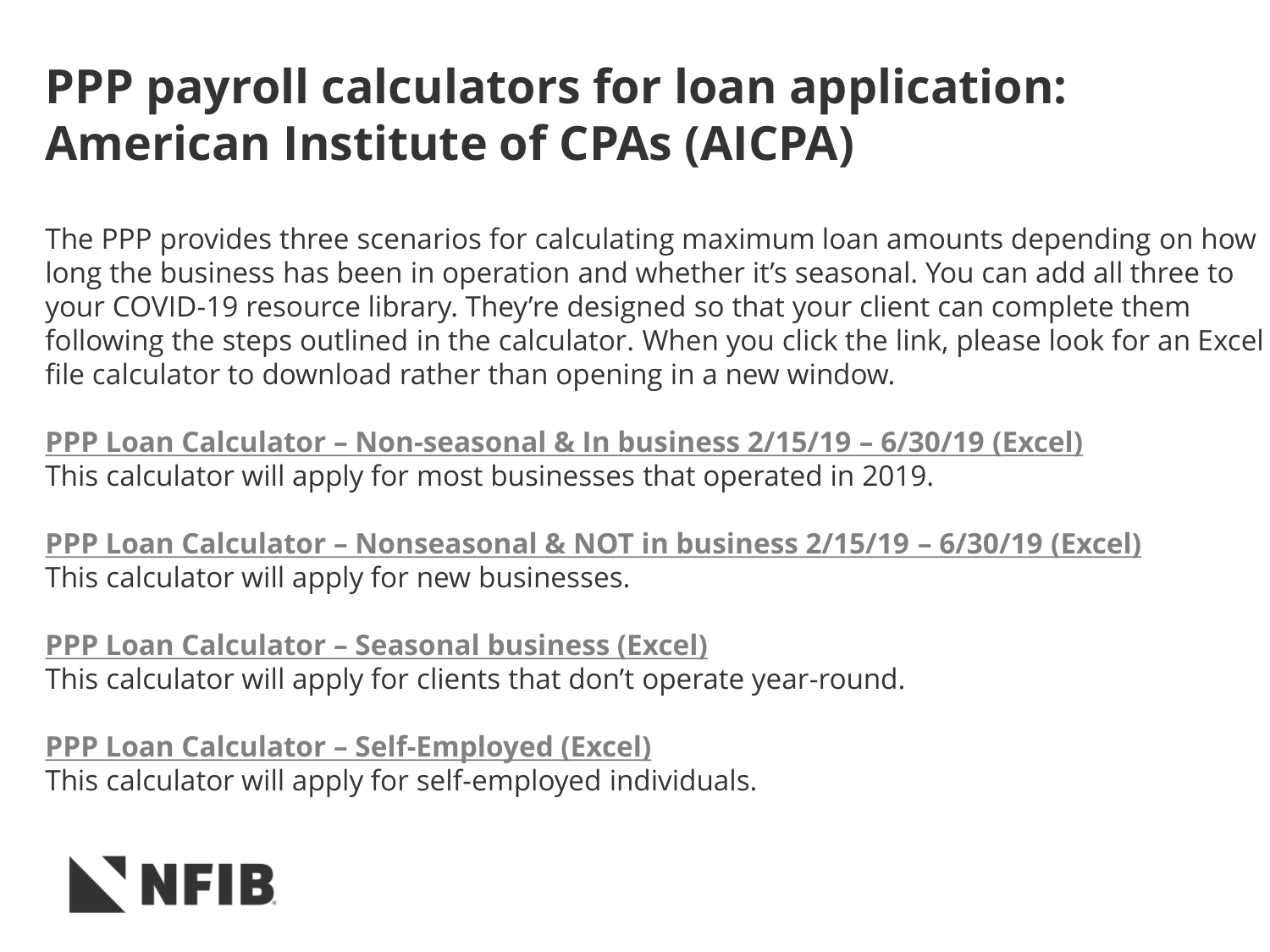### **Possible Congressional Action**

- ➢ More funding for PPP
- $\triangleright$  Extending the 8-week forgiveness window
- $\triangleright$  Flexible timing of the 8-week forgiveness window
- $\triangleright$  Easing the 75% payroll rule

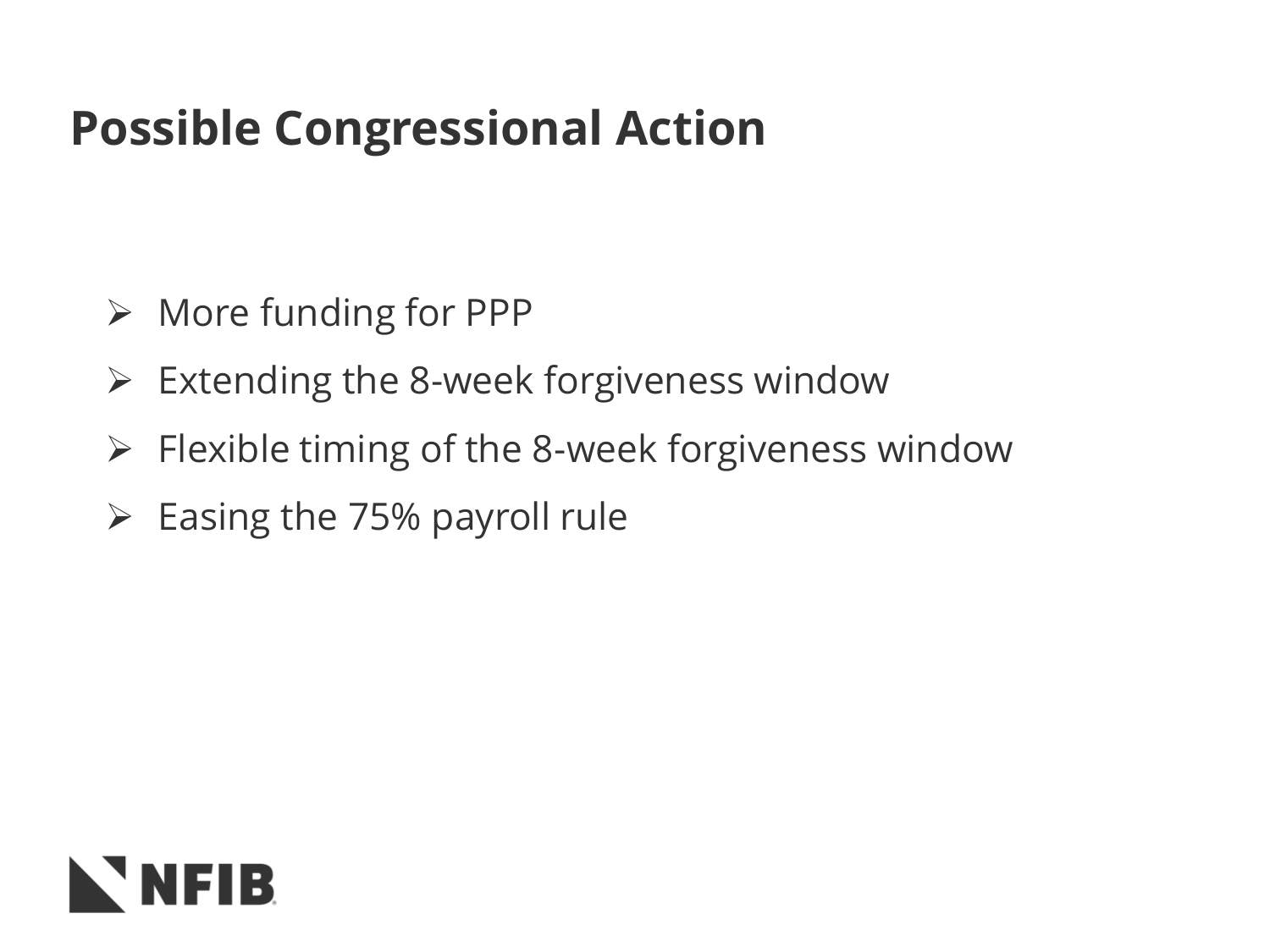#### Workplace Safety Updates



NATIONAL PROPERTY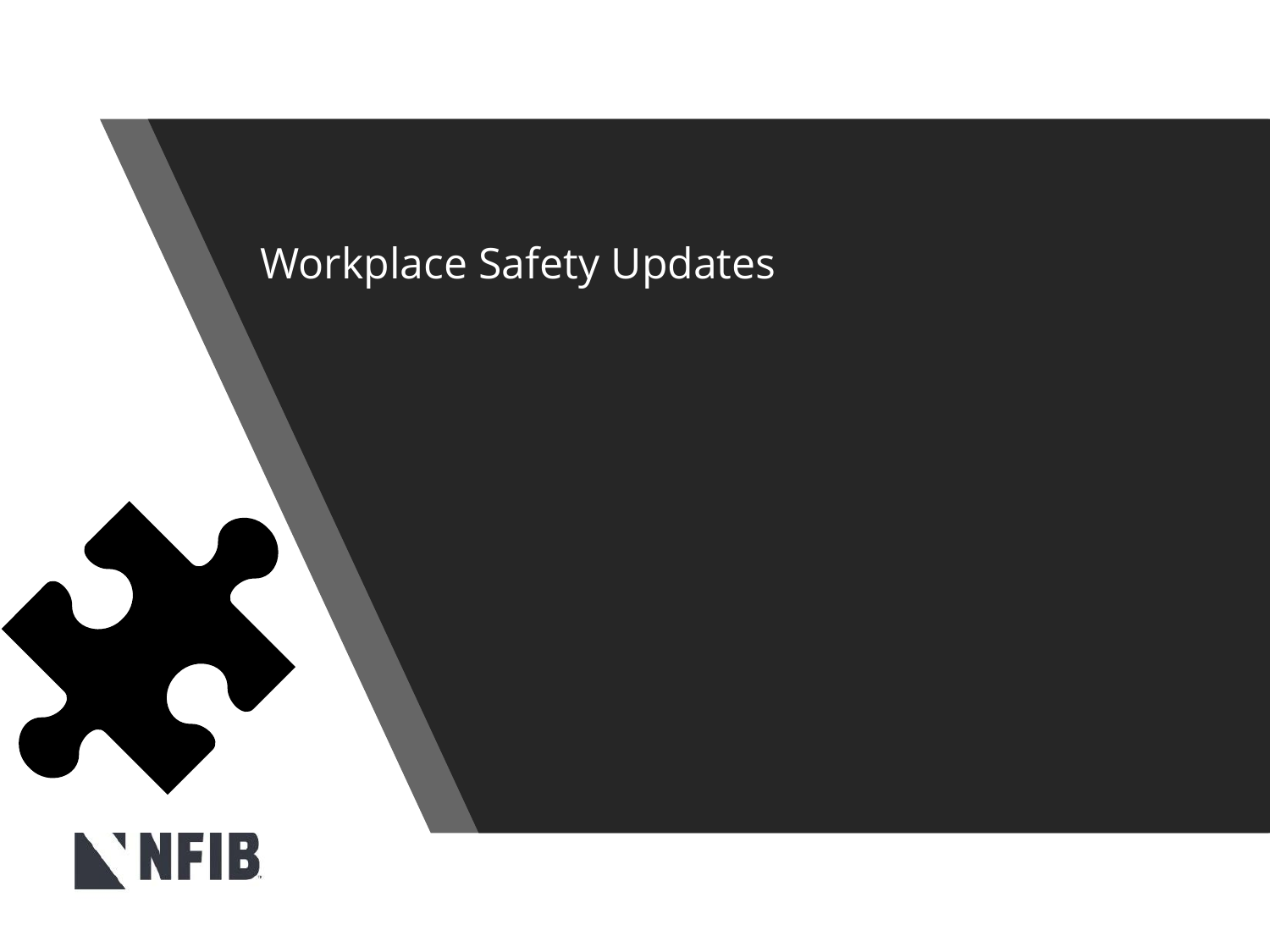# **Health and Safety Questions to Consider**

Assuming stay-at-home and shelter-in-place orders permit reopening, with or without restrictions, consider the following:

- Does the physical layout of my business allow me to reopen in compliance with applicable laws?
- Do I feel confident that I can adequately protect the health of my employees?
- Do I feel confident that I can adequately protect the health of my customers?
- Would the level of business generated support additional payroll costs or can I adjust payroll or staffing to make it work?

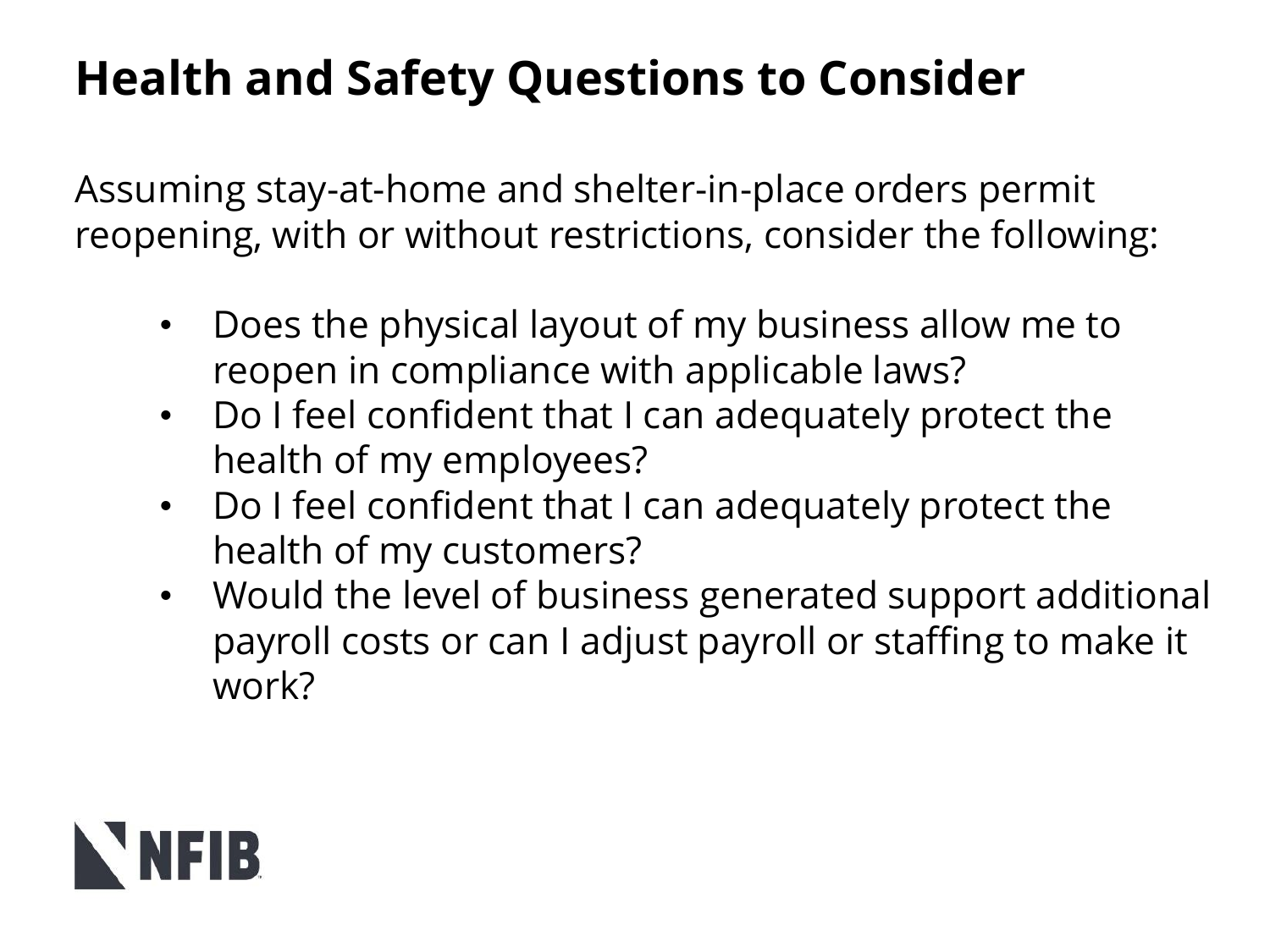# **Health and Safety Checklist**

- ❑ Educate employees on how to reduce the spread of COVID-19 [at home and at work \(follow Centers for Disease Control and](https://www.cdc.gov/coronavirus/2019-ncov/prevent-getting-sick/prevention.html)  Prevention recommendations).
- $\Box$  Explain new company policies related to illness, cleaning, disinfecting, social distancing, work meetings, and travel.
- ❑ For employees returning to a worksite, make sure they understand what's expected of them in the workplace. For example, must they wear face masks or face coverings? Will protective items and hand sanitizer be provided? Are workplace hours different? Will you be taking employees' temperatures or doing a health screening each day when they arrive? Will you do a return to work questionnaire? Is teleworking or staggered shift work allowed/encouraged?

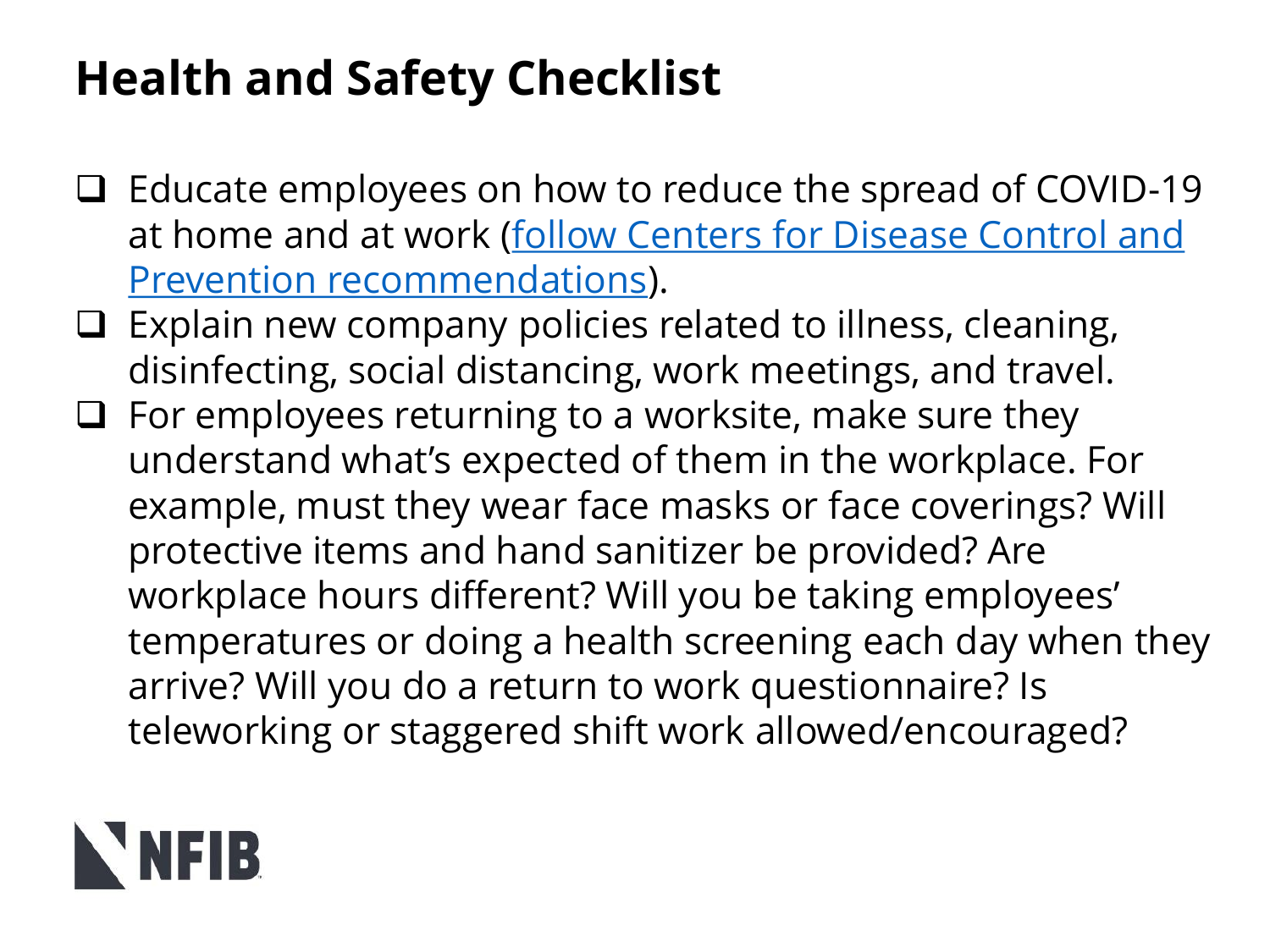# **Health and Safety Checklist (continued)**

- ❑ Ensure that all employees who are currently ill or have contact [with an ill family member stay home \(follow CDC](https://www.cdc.gov/coronavirus/2019-ncov/prevent-getting-sick/social-distancing.html)  recommendations for length of time).
- ❑ If an employee becomes sick at work, send them home.
- $\Box$  Promote [safe social distancing](https://www.cdc.gov/coronavirus/2019-ncov/prevent-getting-sick/social-distancing.html) in the workplace by encouraging employees to: Remain at least 6 feet away from each other. Email, message, call, or video call rather than meeting face to face. Clean computer equipment, desktops, phones, and workstations often. Discourage handshaking.
- ❑ If possible, provide hand sanitizer, cleaning supplies, and face masks or face coverings (where appropriate/[necessary\)](https://www.littler.com/publication-press/publication/facing-your-face-mask-duties-list-statewide-orders) and no-touch disposal receptacles.
- ❑ [Follow OSHA's Ten Steps](https://www.osha.gov/Publications/OSHA3994.pdf).

# NNFIB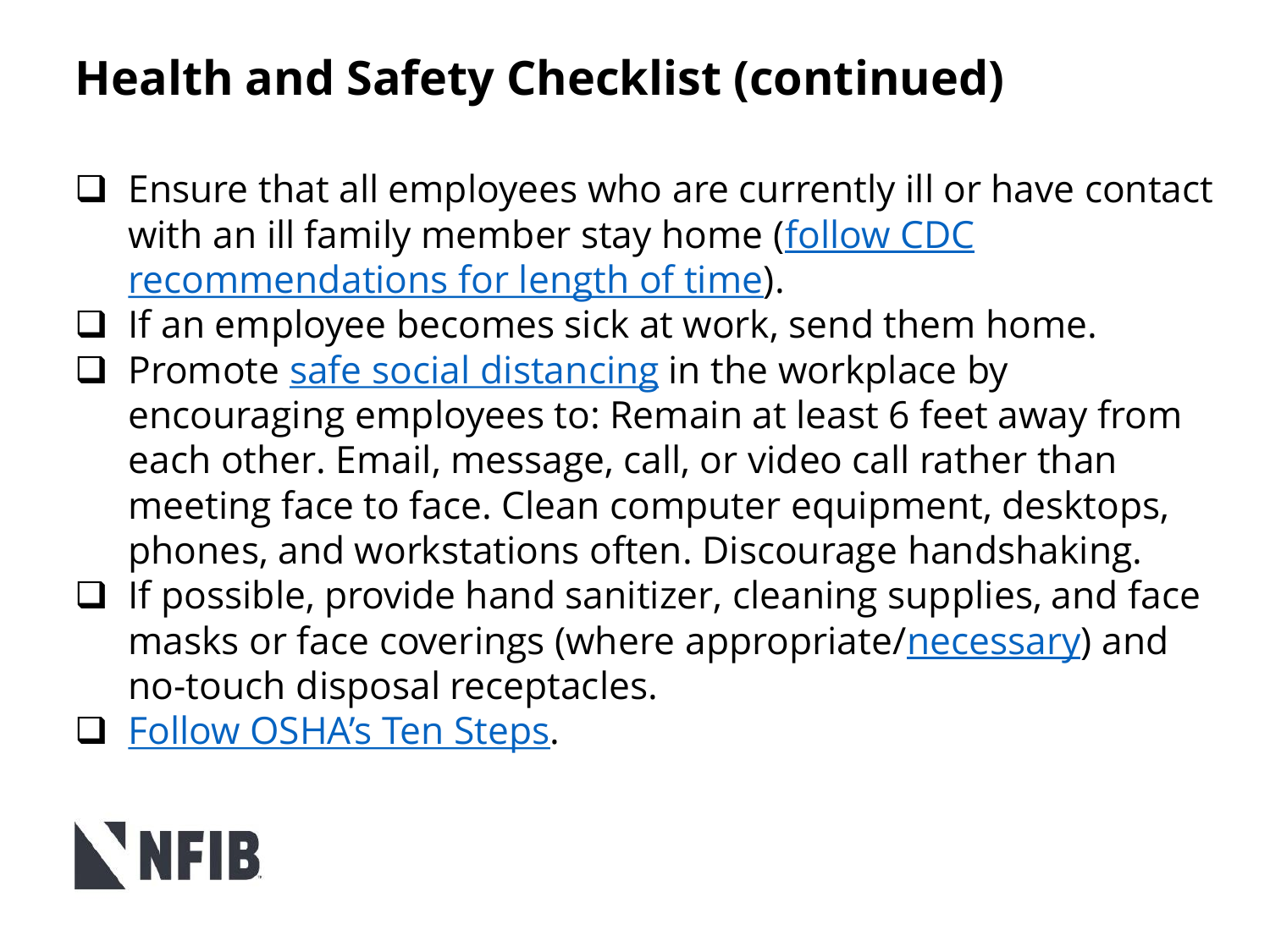#### **Notify Employees of Face Covering Requirement**

**Note:** State and local laws and orders may provide different or additional requirements for employers regarding masks or face coverings, including guidance on whether employers must provide and pay for them, who must maintain and clean them, and more. Review applicable mandates to ensure compliance. [Littler continues to update](https://www.littler.com/publication-press/publication/facing-your-face-mask-duties-list-statewide-orders) face covering orders.

**Sample Notice:** Unless otherwise notified, you are required to wear a face covering at work. A **face covering** is generally a cloth, bandana, or other type of material that covers an employee's mouth and nose. The CDC recommends that individuals wear cloth face coverings in public places or when it is impossible to practice social distancing. Remember that wearing a face covering can help prevent the spread of the disease, but only in addition to other measures that you should be taking in the workplace and at home, such as frequent hand washing, cleaning and sanitizing frequently-touched surfaces, and practicing social distancing.

If you have any questions about the use of masks or face coverings in the workplace, contact **[insert contact name]**.

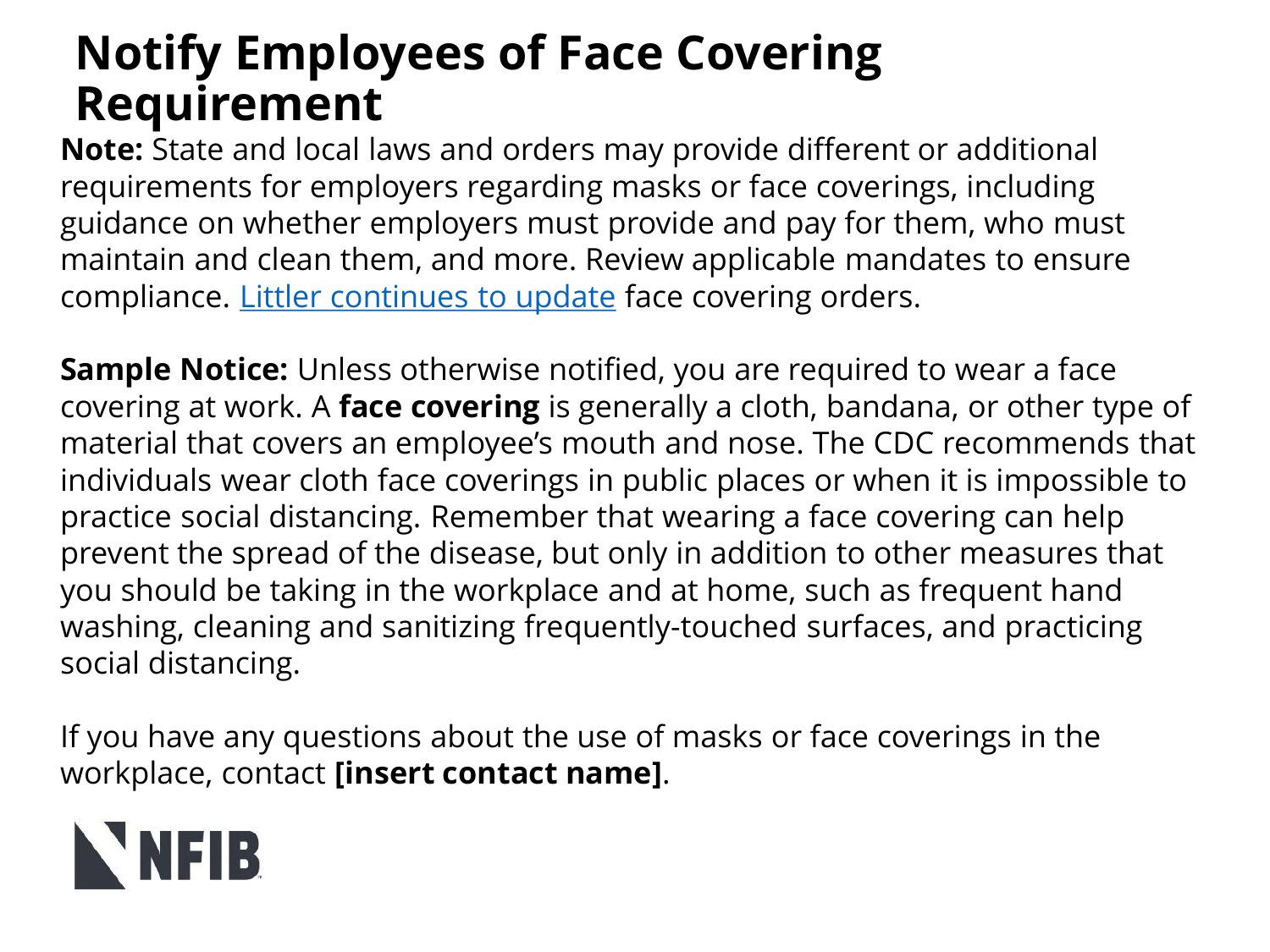# **Plan for a Confirmed COVID-19 Case**

- Have a policy for handling a confirmed or suspected case.
- State/local law may require specific protocol.
- Consider the following questions:
	- How will you communicate to your employees and/or customers?
	- Will you require self-isolation for employees who have been in close contact?
	- Do you have deep clean policy/vendor in place?

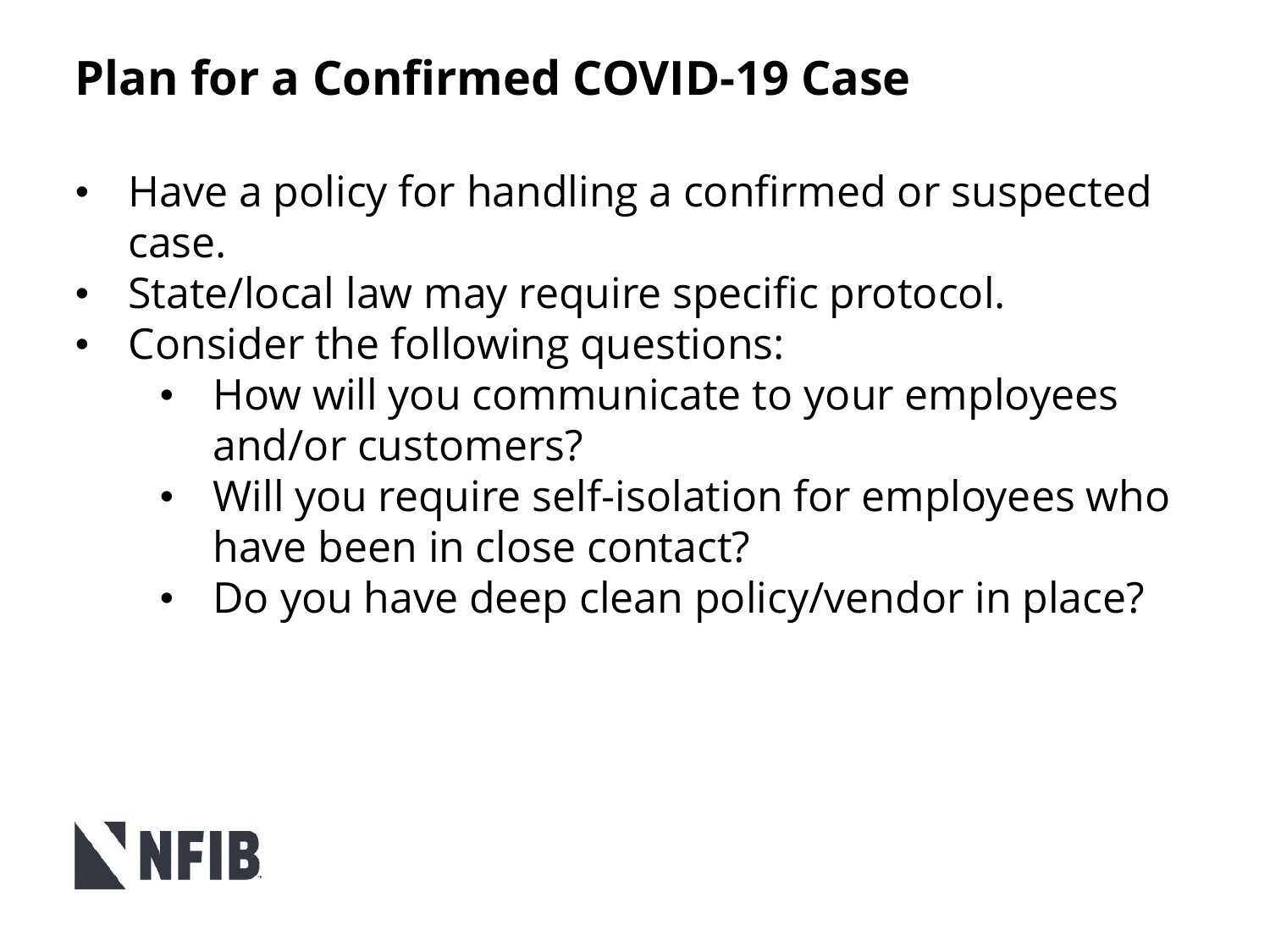# **Notify Employees of COVID-19 Infection**

**Sample Notice:** Please be advised that **[company name]** was notified that an employee has **[tested positive/insert circumstances]** for COVID-19. As an immediate response to protect the health and safety of our employees, we are sharing the following information with you: ❑ We are taking the following steps (as applicable):

- **[Instituting remote work]**
- **[Sanitizing and closing workplace until date]**
- **[Other]**
- ❑ We ask that you follow the Centers for Disease Control and Prevention (CDC) guidelines to protect your health and those around you:
	- Wash your hands often with soap and water for at least 20 seconds, especially after you have been in a public place, or after blowing your nose, coughing, or sneezing.
	- If soap and water are not readily available, use a hand sanitizer that contains at least 60 percent alcohol. Cover all surfaces of your hands and rub them together until they feel dry.
	- Avoid touching your eyes, nose, and mouth with unwashed hands.
	- Follow all recommendations provided by the CDC here: <https://www.cdc.gov/coronavirus/2019-ncov/community/index.html>.
- ❑ If you, or someone in your household, exhibits COVID-19 related symptoms, please notify **[contact info]** so that we may track any potential outbreaks within **[company name]**. All such personal information will be maintained confidentially.
- ❑ Your health and safety are our priority. You may contact **[contact info]** with your questions.

# NNFIB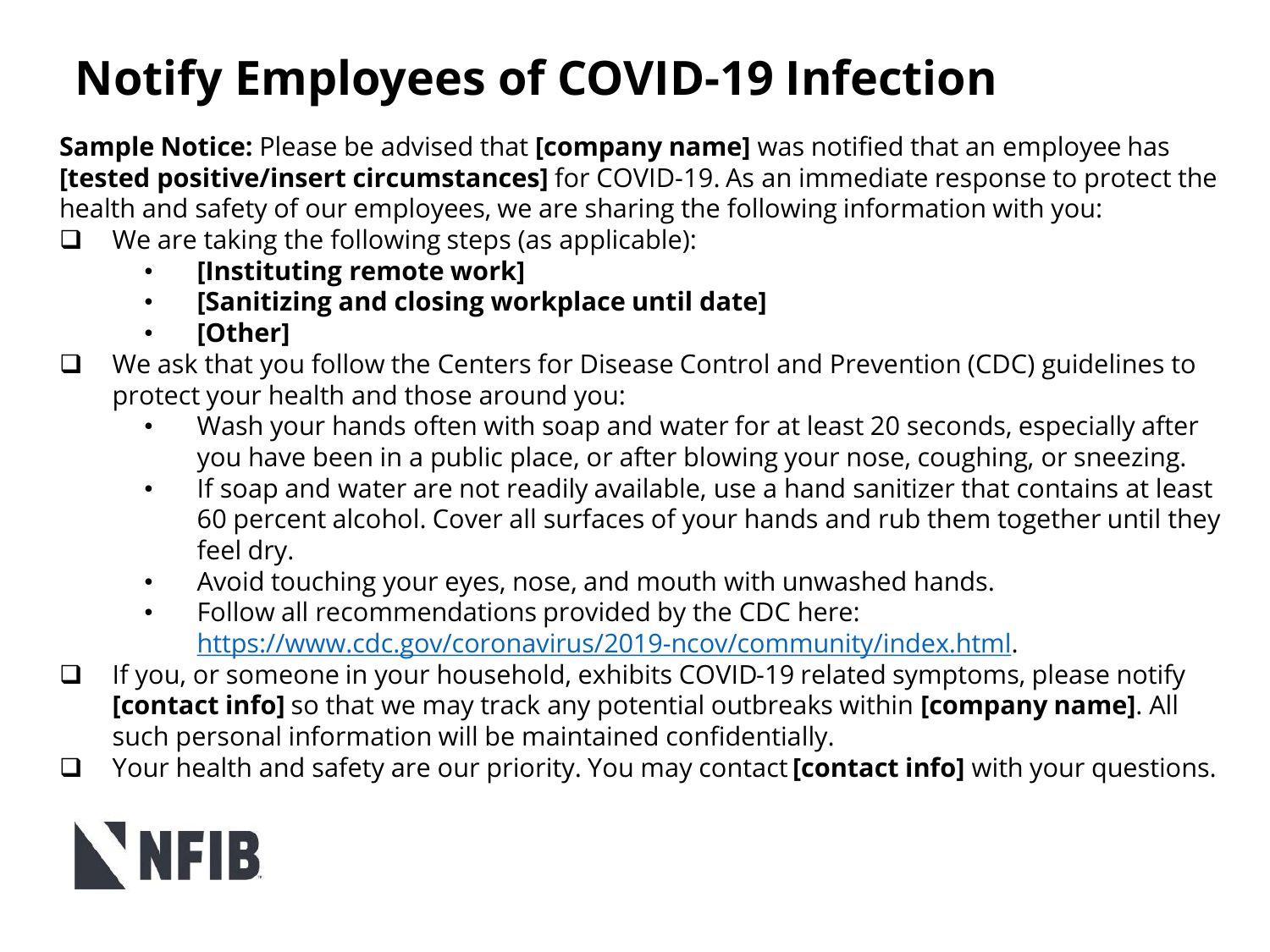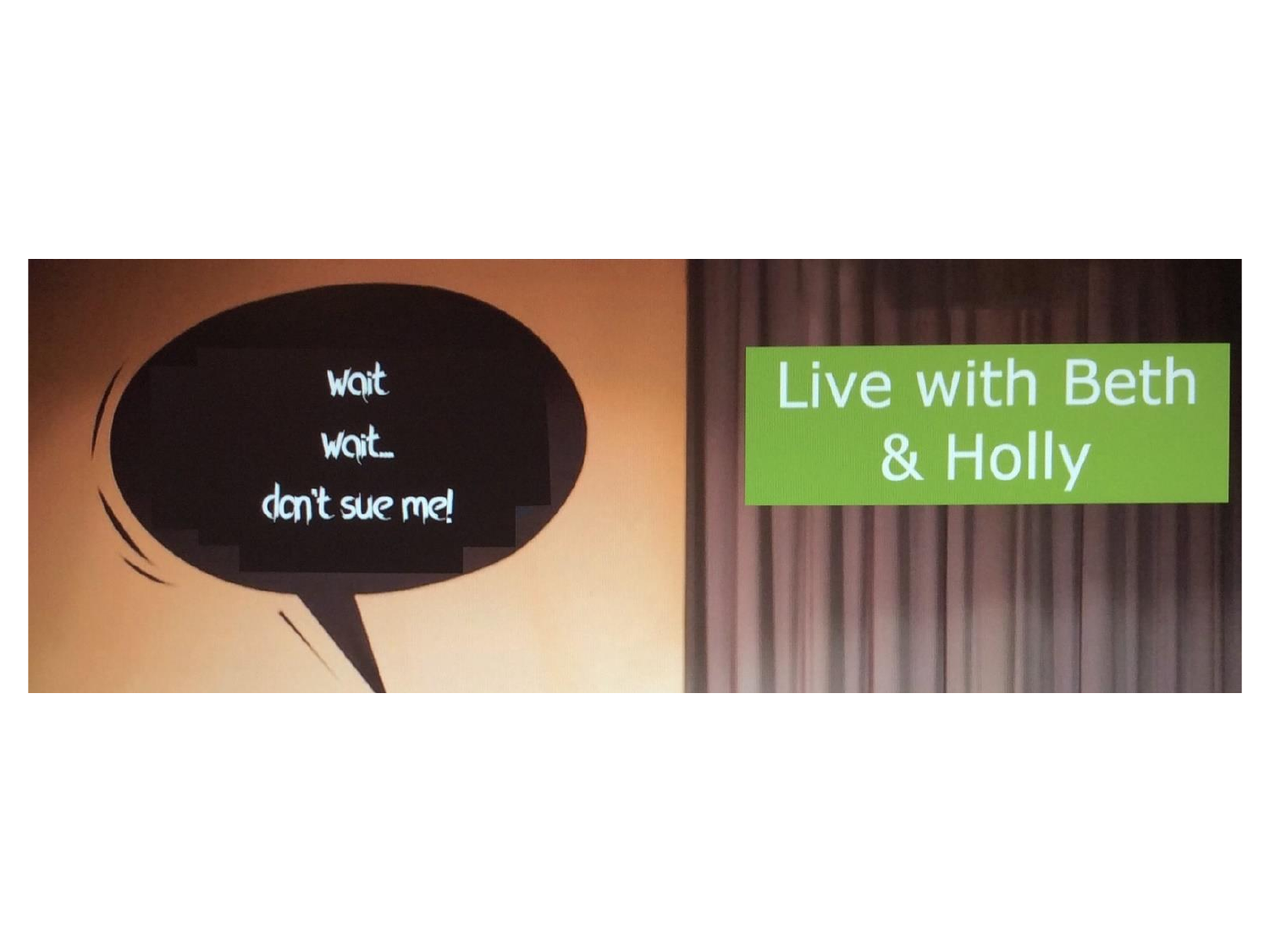### **Jan's HR Headache**

- Jan has an employee (Nick) with three kids. Nick's wife has been able to provide care for their children over the past few weeks because she was furloughed. But now Nick's wife has been called back to work.
	- Does Jan have to provide paid COVID-19 FMLA leave?
	- Can they work out a schedule so that Nick can both work and provide care for his kids?
	- How should Jan proceed over the summer since she knows Nick's kids wouldn't be in school during normal times?

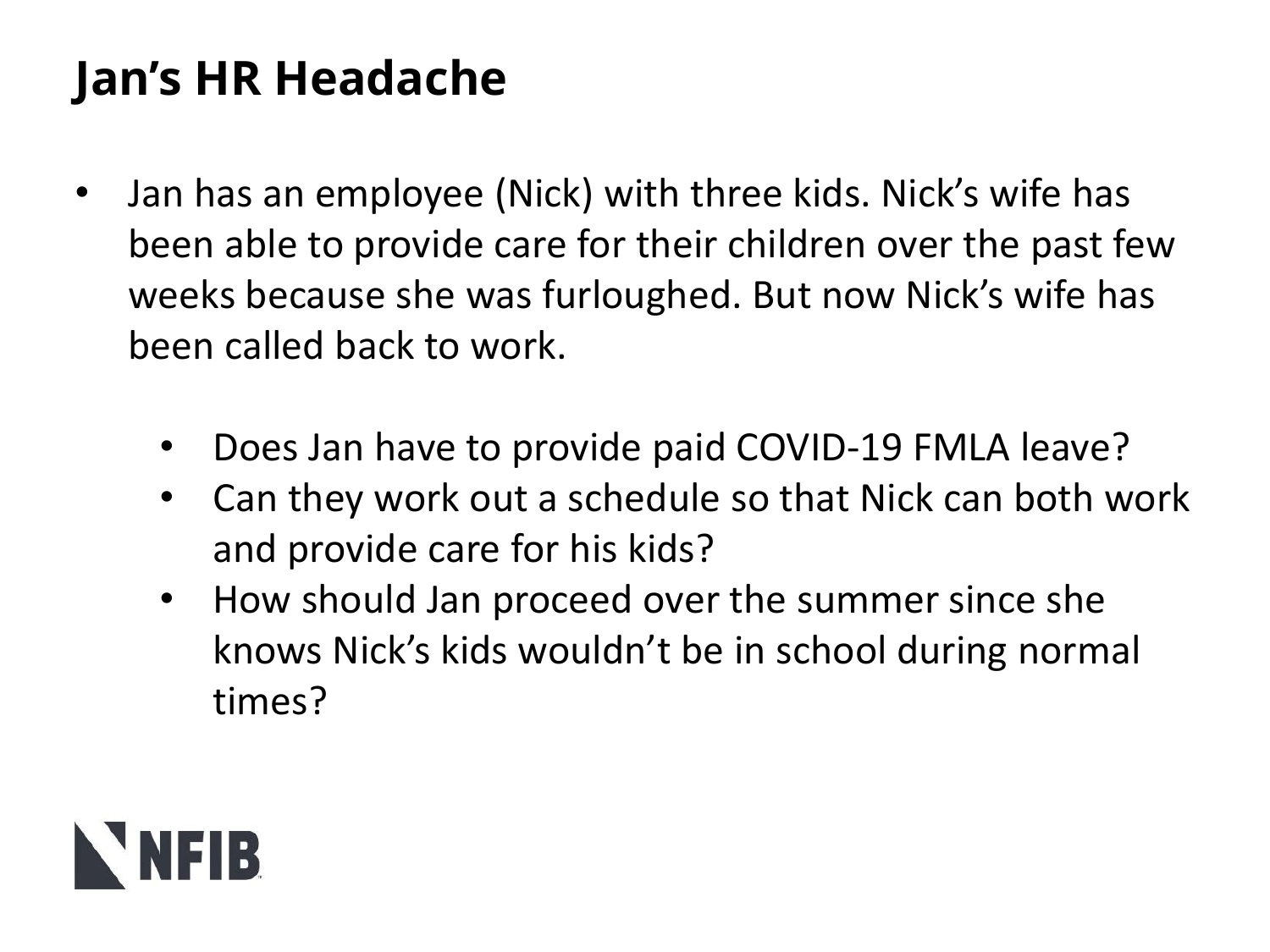

# **How much** paid leave can<br>employees take?

In general, applies to you if you are an employee of either a private employer with fewer than 500 employees or a covered public sector employer



You are following a federal. Up to two weeks or state, or local quarantine You have COVID-19 or stay-at-home order or OR symptoms and are are quarantined by a seeking a diagnosis health care provider

> You must care for your child whose school, child care provider, or place OR of care is unavailable due to COVID-19

80 hours of paid sick leave at higher of regular rate or minimum wage<sup>\*</sup>

**TIME OFF** 

#### **TIME OFF**

Up to two weeks or 80 hours of paid sick leave at higher of 2/3 regular rate or minimum wage<sup>\*</sup>

You must care for your child whose school, child care **AND** provider, or place of care is unavailable due to COVID-19

You must care for someone

under a federal, state,

or stay-at-home order

or are quarantined by

a health care provider

or local quarantine

You've been employed at least 30 calendar days

**TIME OFF** Up to 10 additional weeks of family leave paid at 2/3 regular rate\*

\*Paid leave is capped at specific maximum amounts per worker



**Learn more at dol.gov/FFCRA** 

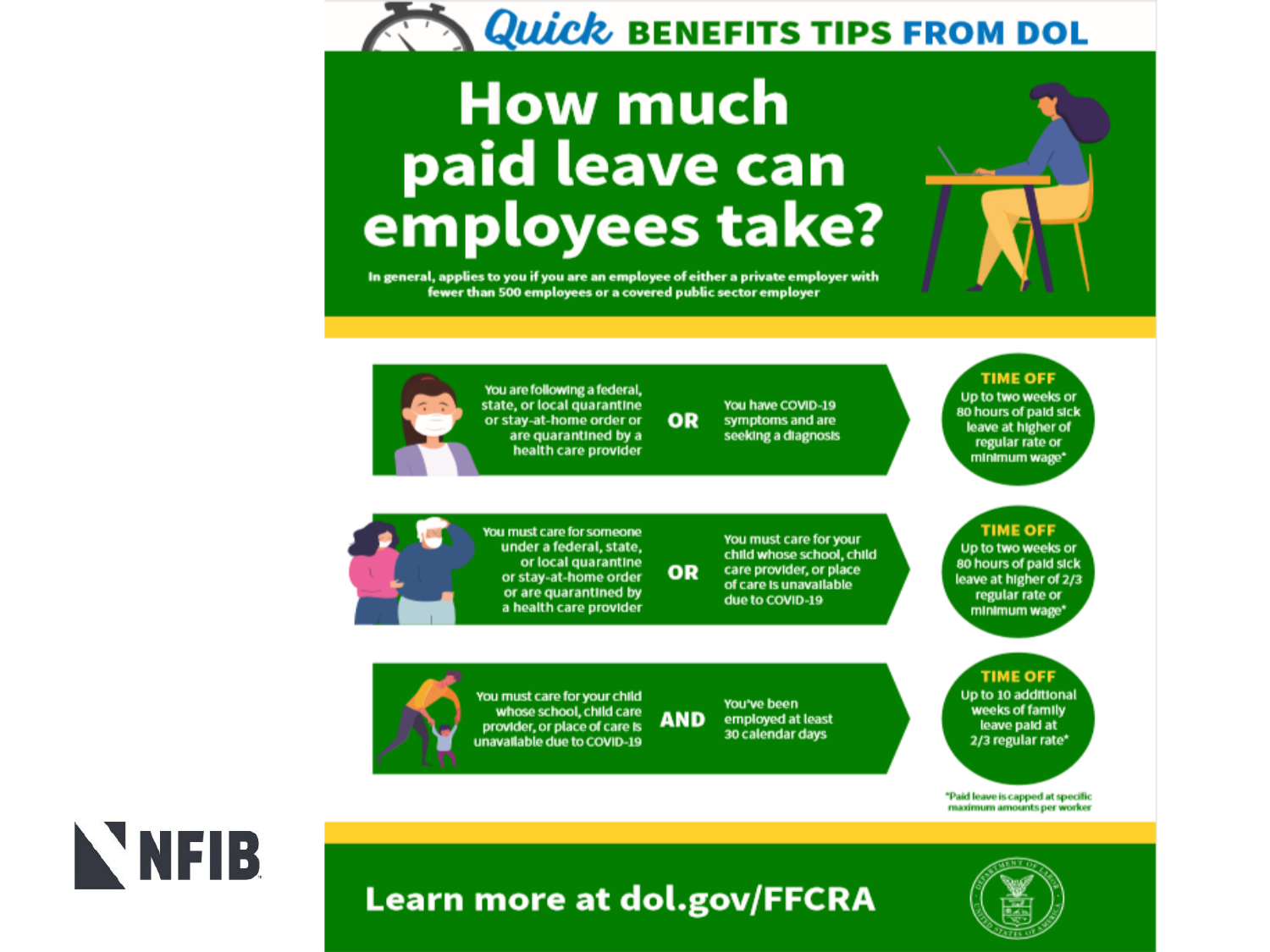# **Harold's Data Entry Guy Won't Come In**

- Harold needs Mike to return to work because only Mike knows how to do essential data entry. Without him the entire operation would grind to a halt. But Mike is in his Mid-50s and says that he is afraid to come into the office?
	- Can Harold threaten to replace Mike if he won't return to work?
	- Can Harold ask questions that might reveal information about a disability?
	- What if Mike has asthma and high-blood pressure?
	- Would Harold's response differ if Mike is an electrician or a plumber?

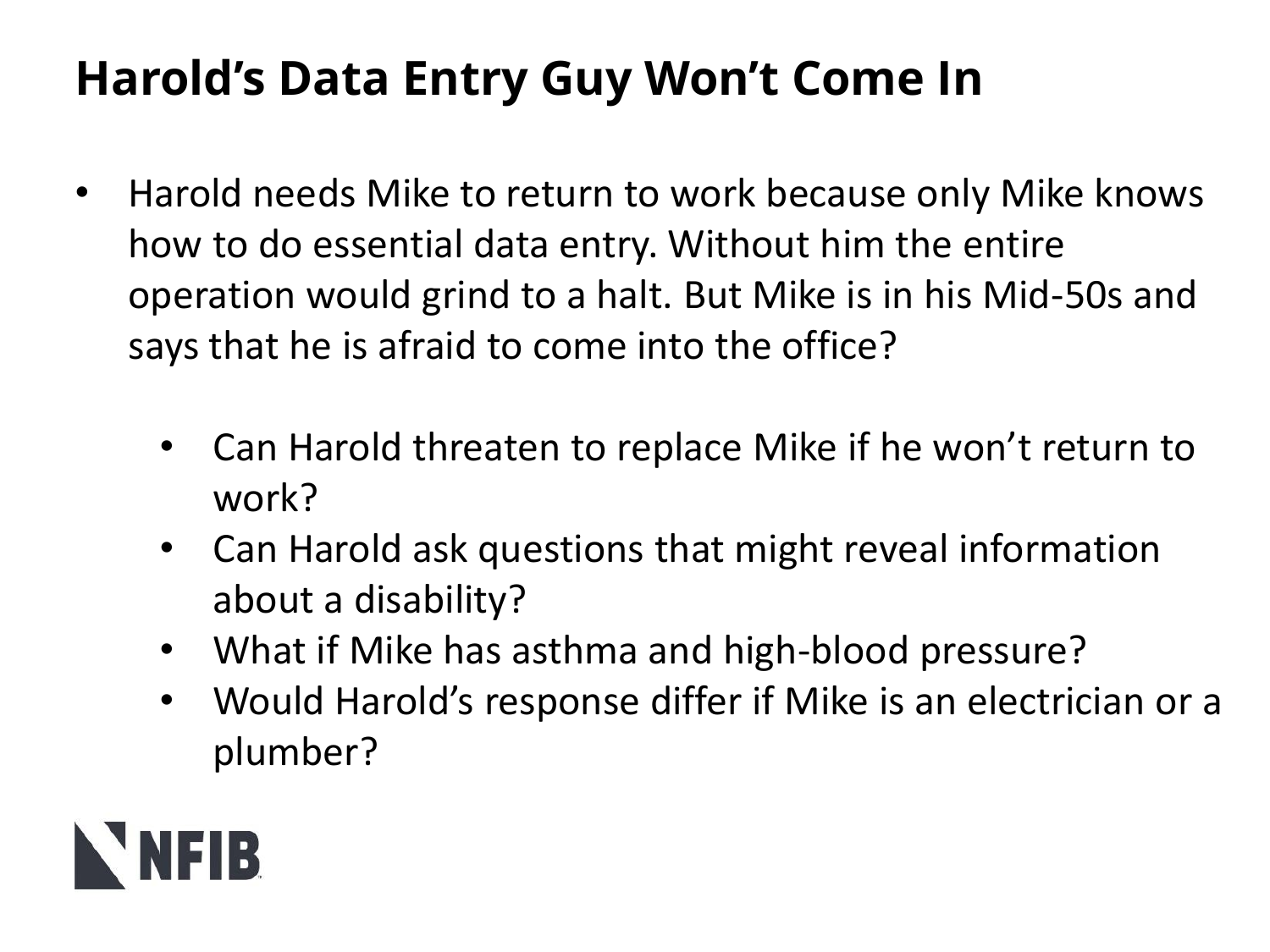# **Recall from COVID-19 Furlough**

Employers have a right to recall workers. Generally, if a worker refuses to return to work after reasonable notice, the worker can be separated and possibly disqualified from receiving further unemployment benefits.

What if you need that employee and don't want to take the "stick" approach of saying we need you back and if you don't want to come back, fine, but you won't be able to collect unemployment.

"Carrot" approach: address the unemployment claims issue by temporarily increasing the pay of recalled workers by providing increased pay through July 31, 2020 when the federal supplement of \$600/wk ends.

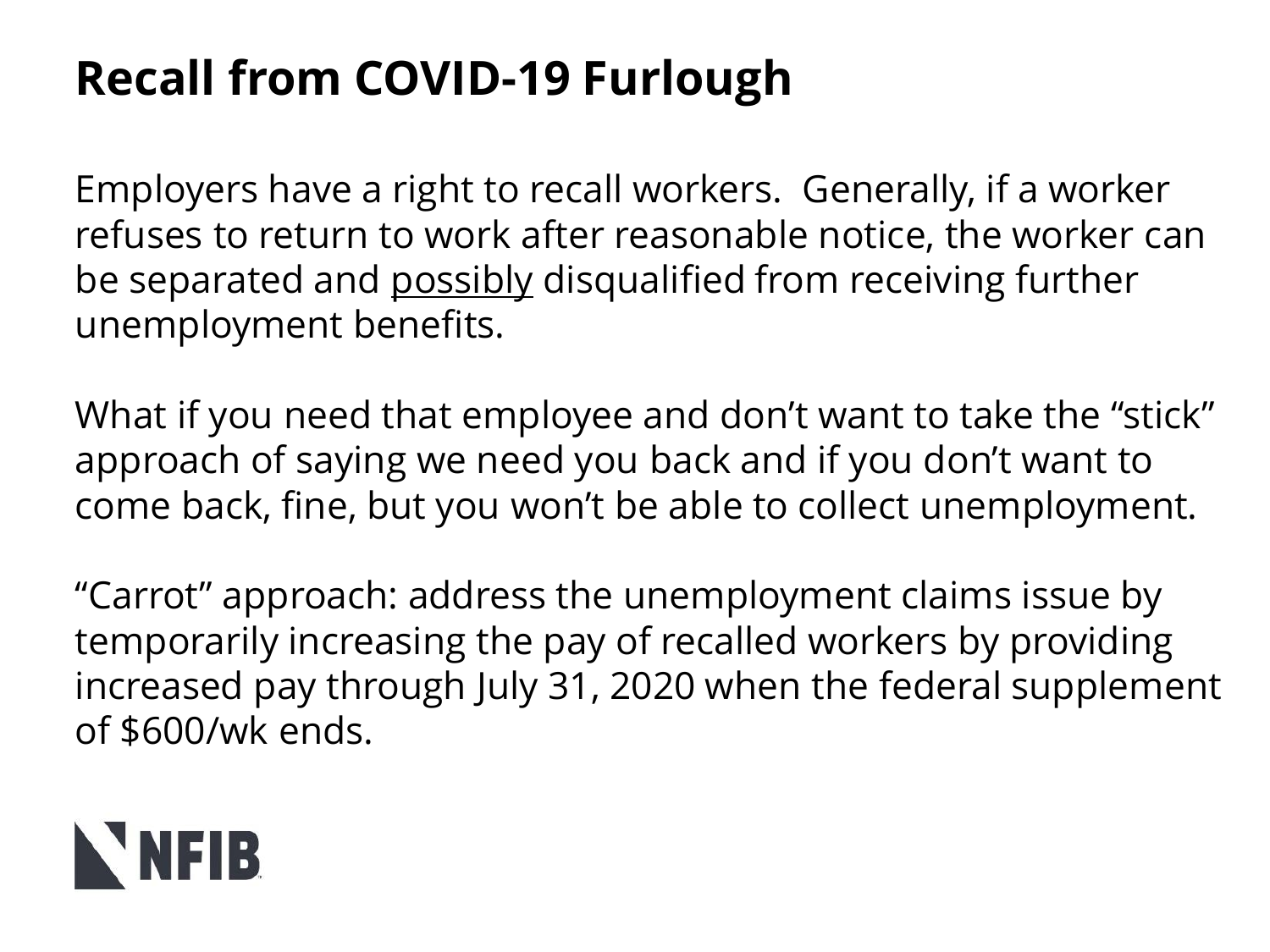# **Recall from COVID-19 Furlough Letter**

- ❑ Send letter or email notifying employee of date you would like them to resume work.
- ❑ Provide details on terms of employment: of job, wage/salary, and specify employment-at-will terms.
- ❑ Explain what business is doing to create and maintain a safe and healthy workplace and include new safety methods/expectations of employees and your reliance on CDC and local health department information to keep the workplace safe.
- $\Box$  Require employee to accept the position by returning a signed and dated copy of letter/email by a set date and specify that if not returned you will assume that they are turning down this offer to return to work and employment will be terminated.
- ❑ Ask the employee to contact you if they have any questions or concerns about current safety procedures or their personal safety, or if they need any type of assistance to be able to return to work.

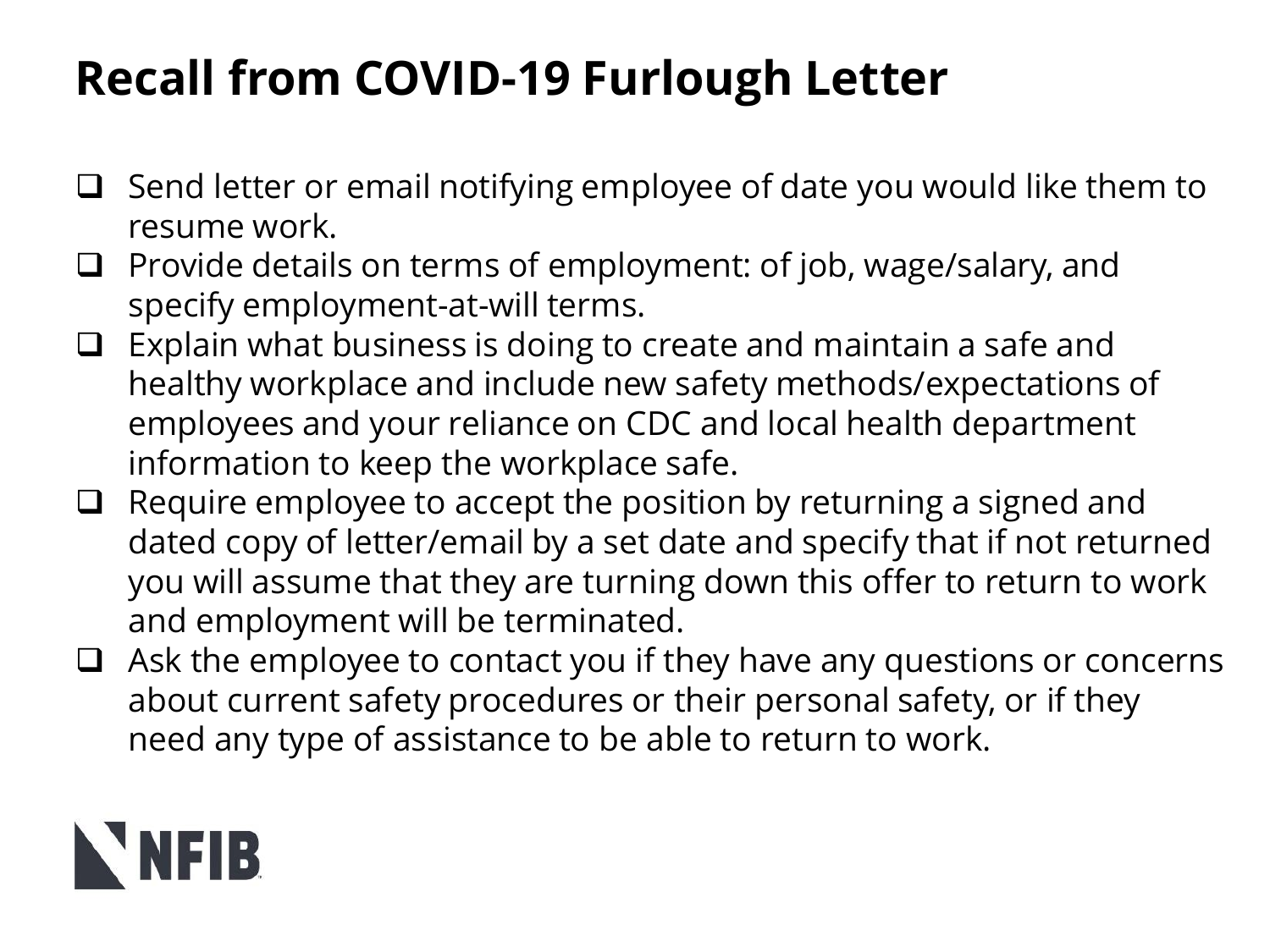# **Carol's Scheduling Conundrum**

- Carol is having a difficult time scheduling shifts because Joe has called-in sick. Joe says he has a cold, but Carol suspects he is lying.
	- Does Carol have to provide paid sick leave?
	- What if Joe claims that he is trying to get a COVID-19 test, but his health care provider says he doesn't qualify to be tested?
	- If Joe posts pictures of himself hiking while he is receiving paid leave, can Carol reprimand him and deny further leave?

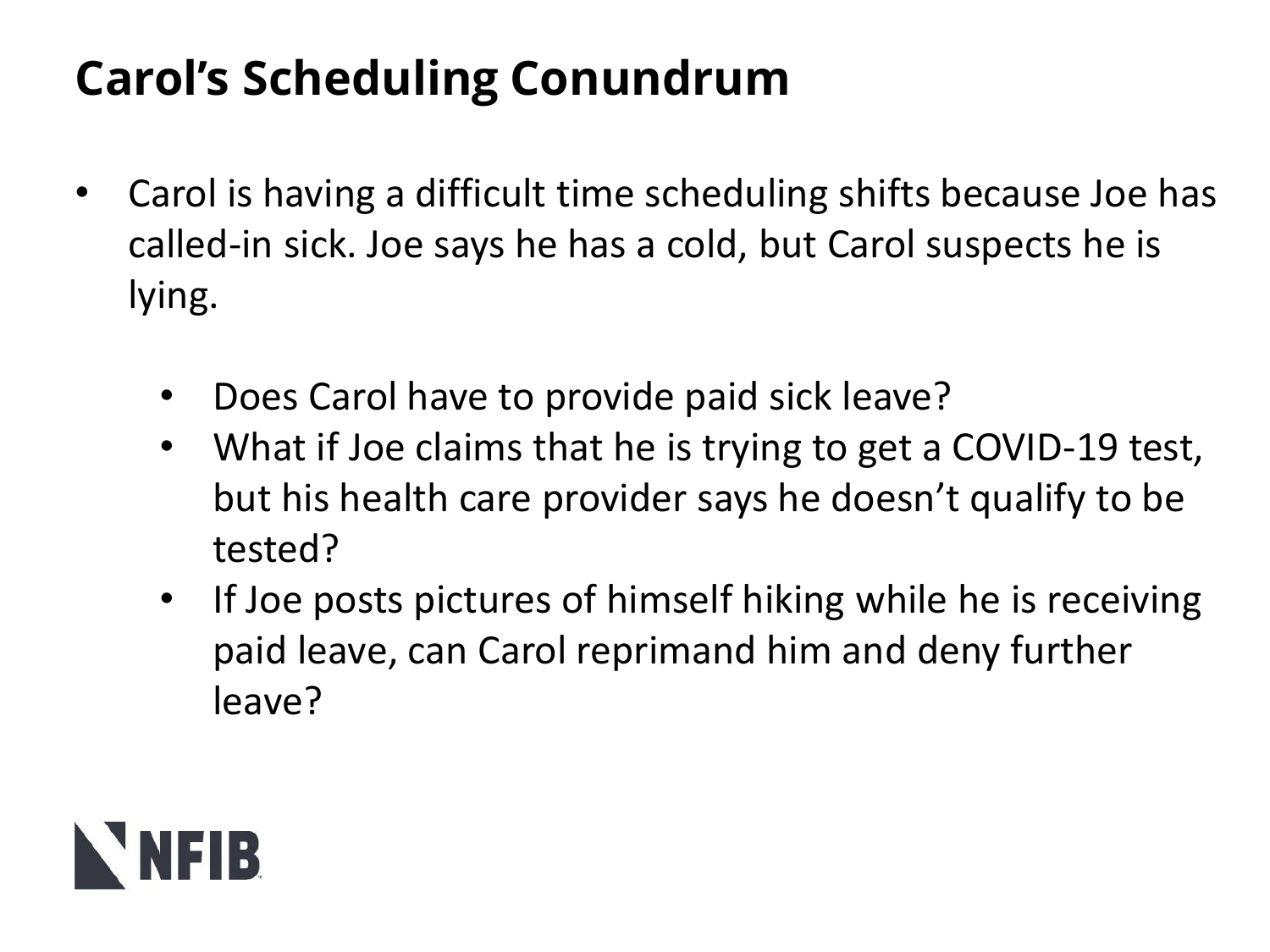### **Sandra is Back to Business**

- Sandra is relieved that her Governor has lifted her "stay-athome" order. She opens her retail shop but wants to minimize risks.
	- What if her employee is saying that she wants to come back, but is uncomfortable wearing a mask?
	- What if customers are not abiding the rules she has established to minimize risks?
	- Is it a problem if she hires back everyone but her bookkeeper in her late 70s?
	- Sandra cannot find hand sanitizer, is this a problem?

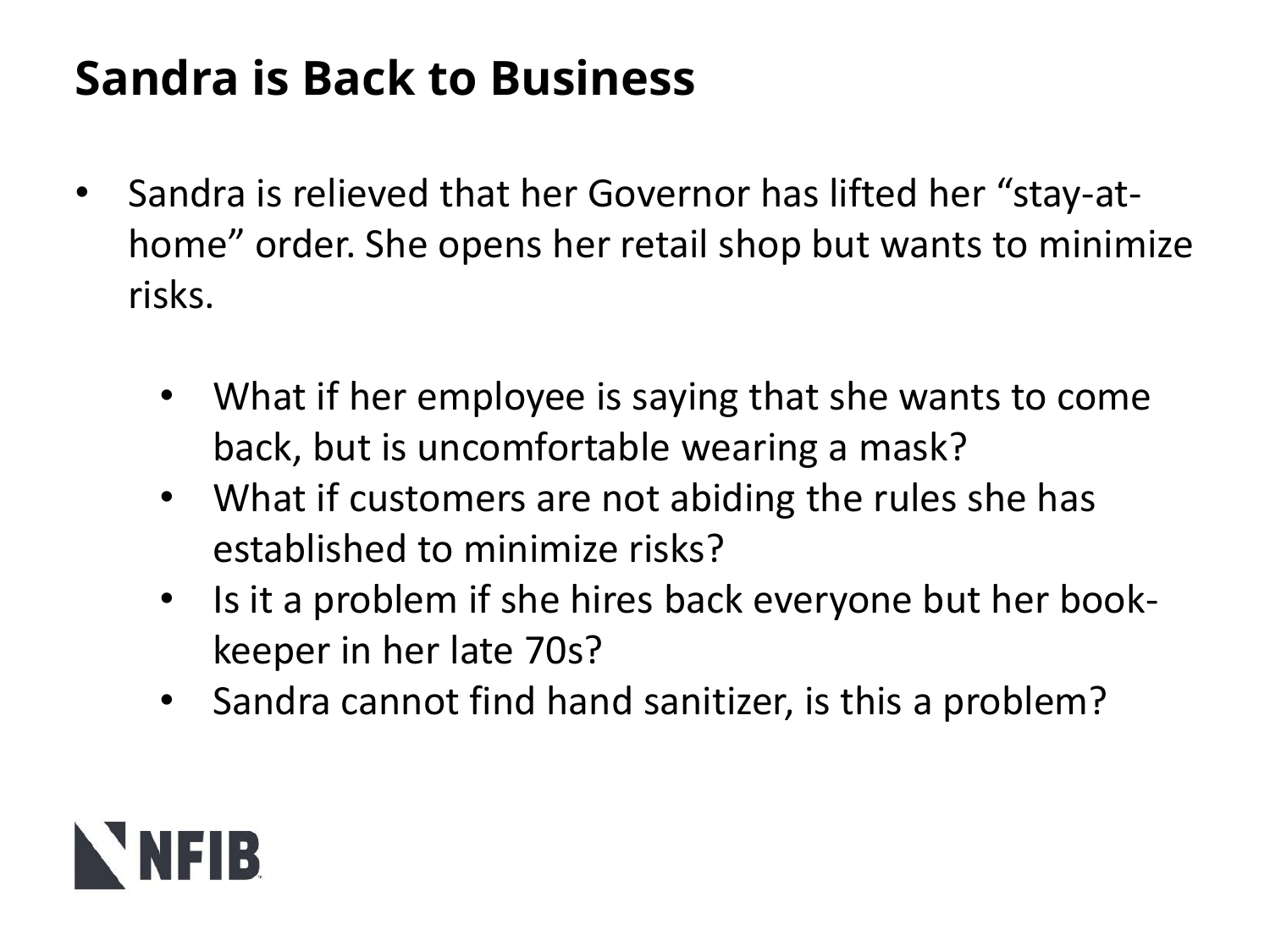# **Jim's Juggling Act**

- Jim is trying get PPP loan forgiveness; however, he is struggling to meet the requirement to spend 75% on payroll. For one his employees are refusing to return to work. And to boot, some of his employees are calling-out sick with COVID-19 symptoms.
	- Can Jim force his employees to come back?
	- Can Jim pay his skeleton crew more on a temporary basis?
	- Is it problematic for his salaried-exempt employees if they would see a reduction in pay after 8-weeks?
	- Does FFRCA paid leave qualify as a payroll expense for the purpose of PPP loan forgiveness?

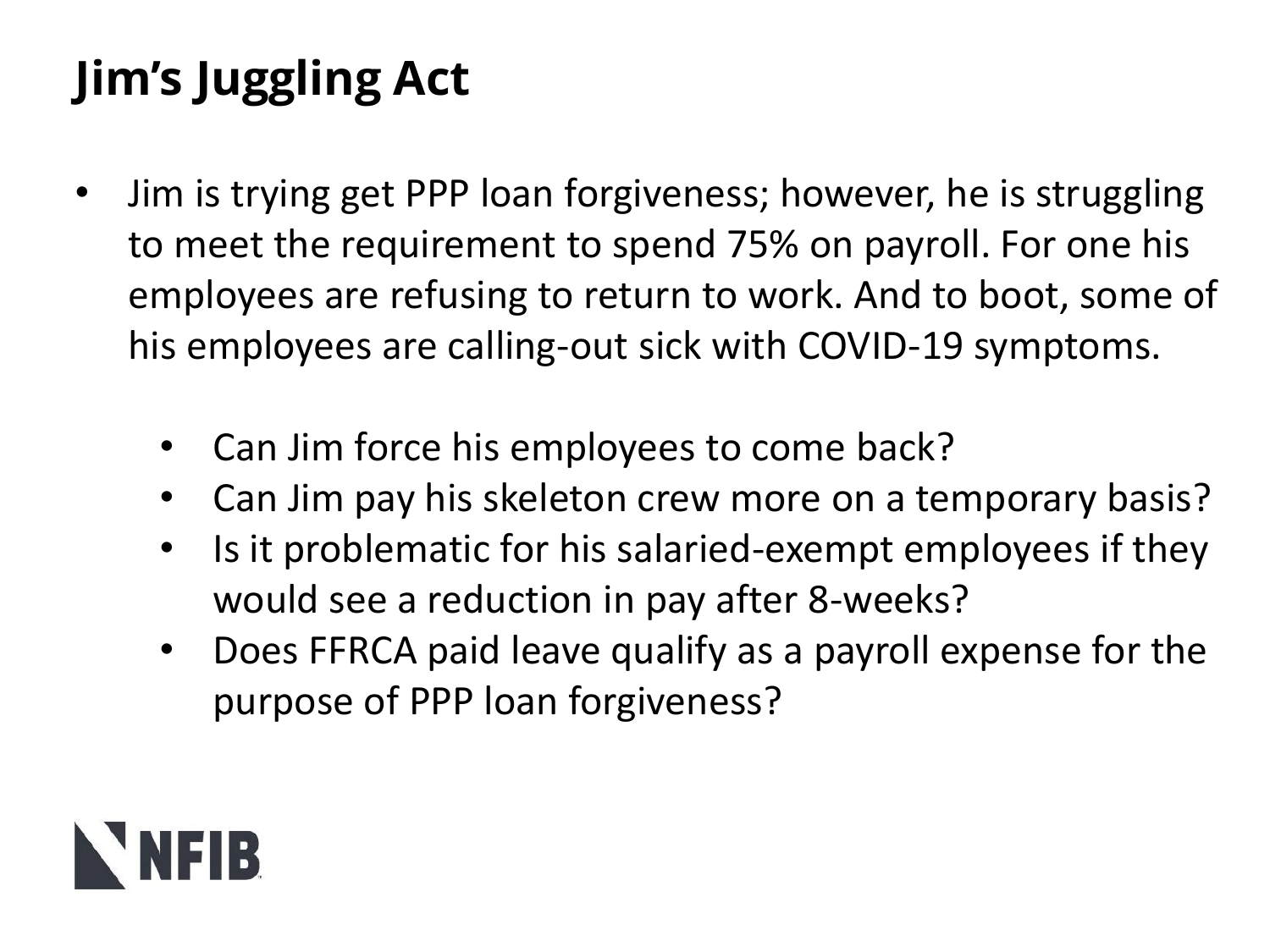# **Jim's Head is Officially Spinning**

- Jim wants to pull his hair out. He has so many questions and he can't find definitive guidance from SBA or the Department of Treasury.
	- Is Jim safe relying on the ACA's definition of a "full-time equivalent" for the purpose of bringing his employee head-count up to its pre-crisis level?
	- Can Jim count his employer-match contributions to his employee's IRA or 401K as "payroll?"
	- Does it matter if Jim's PPP loan is held in an account at XYZ Bank if another institution processes his payroll from another bank account?

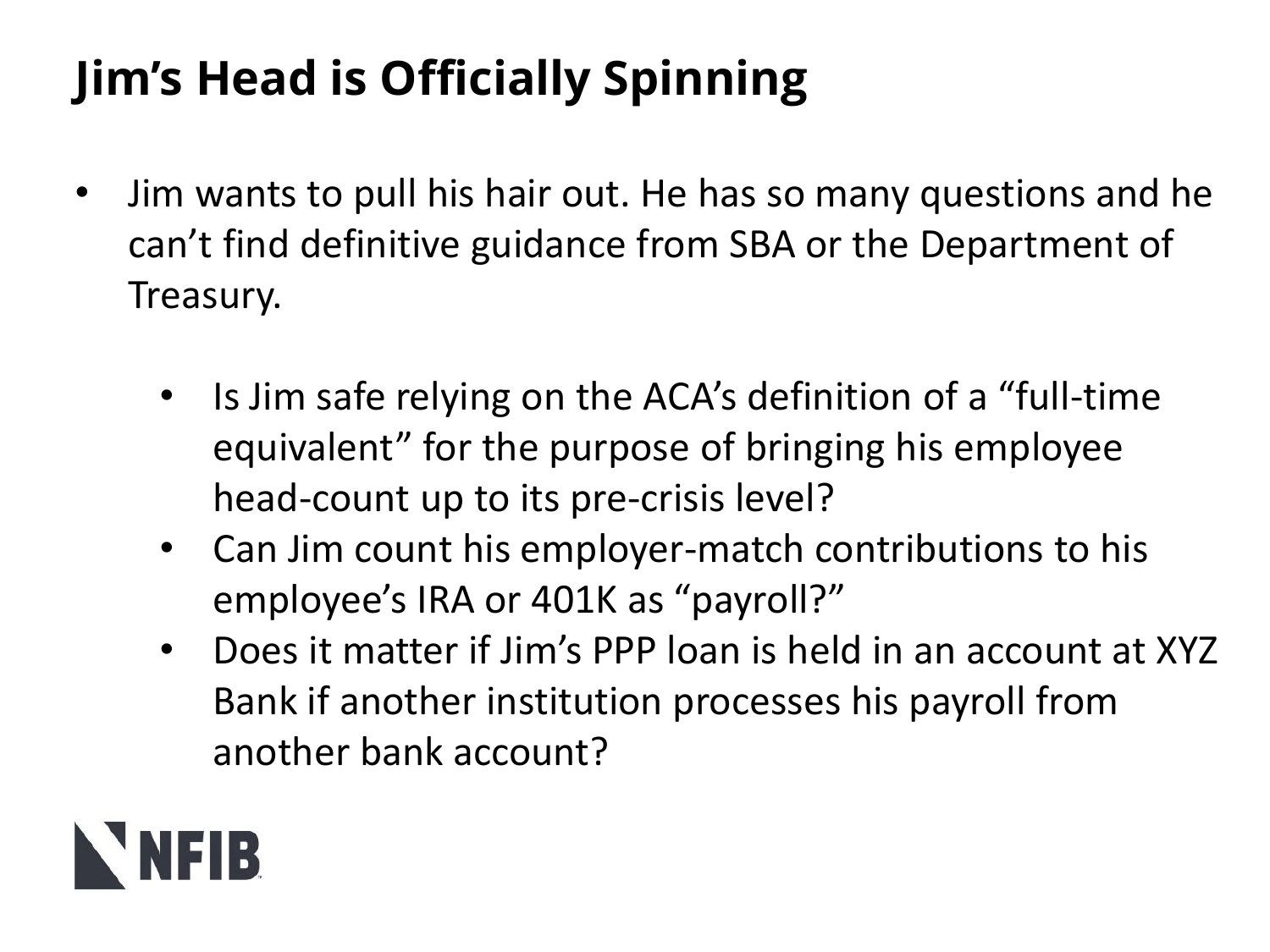#### **[info@nfib.org](mailto:info@nfib.org)**

#### **800-NFIB-NOW**

**[www.nfib.com](http://www.nfib.com/)**